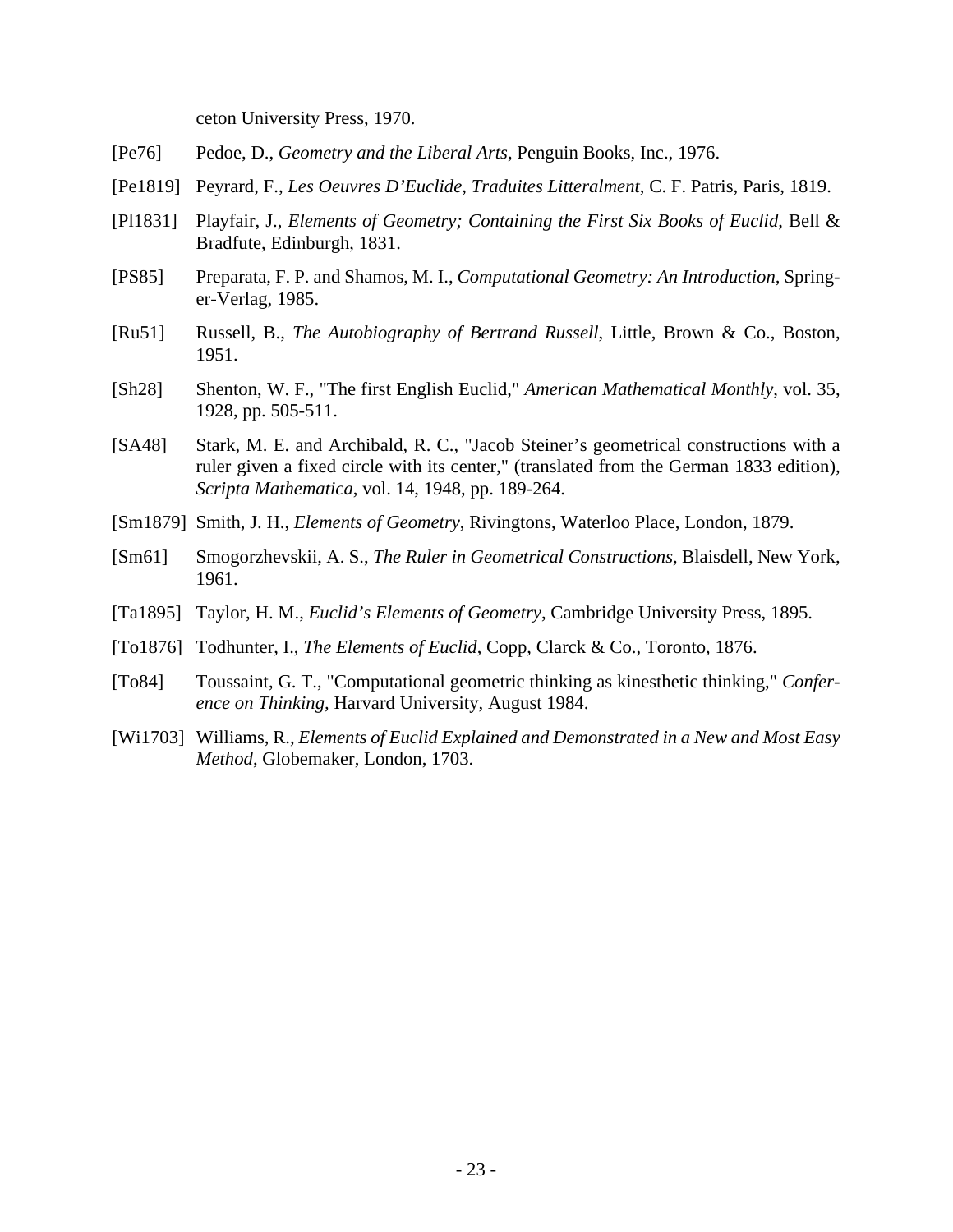*From the Greek,* Franz Steiner Verlag Wiesbaden GMBH, Stuttgart, 1987.

- [Cl1654] Clavio, C., *Euclidis Elementorum*, Jonae Rosae, Francofurti, 1654.
- [CR81] Courant, R. and Robbins, H., *What is Mathematics?* Oxford University Press, 1981.
- [Du90] Dunham, W., *Journey Through Genius: The Great Theorems of Mathematics,* John Wiley & Sons, Inc., 1990.
- [Di55] Dijksterhuis, E. J., *The First Book of Euclid's Elementa*, E. J. Brill, Leiden, The Netherlands, 1955.
- [Ha1041] Ibn al-Haytham, *On the Resolution of Doubts in Euclid's Elements and Interpretation of Its Special Meanings,* University of Istanbul, 1041 A.D., facsimile edition published by the Institute for the History of Arabic-Islamic Science at the Johan Wolfgang Goethe University, Frankfurt am Main, 1985.
- [He1883] Heiberg, I. L., *Euclidis Elementa*, B. G. Teubneri, Lipsiae, 1883.
- [He28] Heath, Sir T. L., *The Thirteen Books of Euclid's Elements,* Cambridge University Press, 1928.
- [Kl39] Klein, F., *Elementary Mathematics from an Advanced Standpoint: Geometry*, Dover Publications, Inc., 1939.
- [Ho70] Honsberger, R., *Ingenuity in Mathematics,* Random House, Inc., 1970.
- [Ka78] Kayas, G. J., *Euclide: Les Elements*, Editions du Centre National de la Recherche Scientifique, Paris 1978.
- [Ko86] Kostovskii, A., *Geometrical Constructions with Compasses Only,* Mir Publishers, Moscow, 1986.
- [HS1887] Hall, H. S. and Stevens, F. H., *A Text-Book of Euclid's Elements*, Macmillan and Co., London, 1887.
- [La41] Langer, R. E., "Alexandria Shrine of mathematics," *American Mathematical Monthly*, vol. 48, 1941, pp. 109-125.
- [La1861] Lardner, D., *The First Six Books of the Elements of Euclid,* H. G. Bohn, Covent Garden, London, 1861.
- [Le02] Lemoine, E., *Geometrographie,* C. Naud, Paris, 1902.
- [Ma1797] Mascheroni, L., *The Geometry of Compasses,* University of Pavia, 1797.
- [Mo1672] Mohr, G., *The Danish Euclid*, Amsterdam, 1672.
- [Mo70] Morrow, G. R., *Proclus: A Commentary on the First Book of Euclid's Elements,* Prin-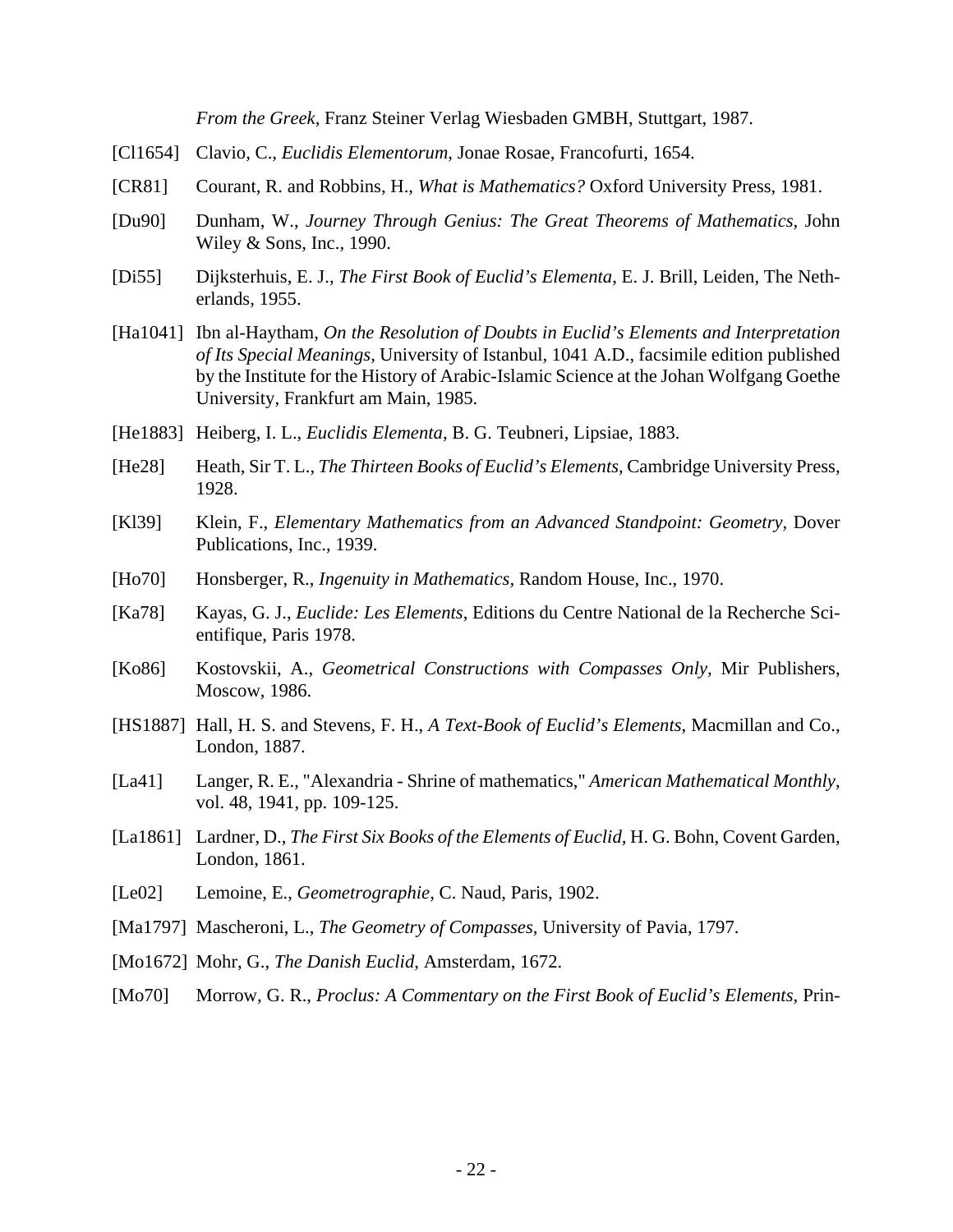of Greek mathematics. The work presented here suggests a new way of examining old constructive mathematics and a new way for historians of mathematics and philologists to do their research.

The work presented here also has implications for education. It has already been argued that Euclidean construction problems provide an excellent method of teaching high school students constructive proofs of existence theorems [Av89]. The work presented here suggests that Euclidean constructive geometry can be used as an ideal medium for teaching many of the most modern concepts concerning the design and analysis of algorithms, to high school students. For easy problems the students can prove that Euclid's constructions are valid for all possible inputs. For more difficult problems they can search for constructions that require fewer steps. Finally, for real challenging problems they can search for constructions that require the fewest number of steps.

# **10. Acknowledgment**

The author is grateful to Hossam ElGindy for translating Ibn al-Haytham's 11th century Arabic manuscript [Ha1041], to Mariza Komioti for translating Heiberg's definitive Greek edition [Ka78], to Kelly Lyons for bringing to his attention a copy of Peyrard's book at Queens University [Pe1819], to Diane Souvaine, Sue Whitesides and Chee Yap for discussions on this topic as well as to Arnon Avron for providing some useful references.

# **11. References**

- [AHU74] Aho, A. V., Hopcroft, J. E. and Ullman, J. D., *The Design and Analysis of Computer Algorithms,* Addison-Wesley, 1974.
- [Ar50] Archibald, R. C., "The first translation of Euclid's elements into English and its source," *American Mathematical Monthly,* vol. 57, 1950, pp. 443-452.
- [Av87] Avron, A., "Theorems on strong constructibility with a compass alone," *Journal of Geometry*, vol. 30, 1987, pp. 28-35.
- [Av89] Avron, A., "Construction problems why and how?" *International Journal of Education in Science and Technology*, vol. 20, No. 2, 1989, pp. 273-287.
- [Av90] Avron, A., "On strict strong constructibility with a compass alone," *Journal of Geometry,* vol. 38, 1990, pp. 12-15.
- [Ba1705] Barrow, I., *Euclide's Elements*, E. Redmayne, London, 1705.
- [Be71] Beckman, P., *A History of Pi*, The Golem Press, New York, 1971.
- [Bu83] Busard, H. L. L., *The First Latin Translation of Euclid's Elements Commonly Ascribed to Adelard of Bath*, Pontifical Institute of Medieval Studies, 1983.
- [Bu84] Busard, H. L. L., *The Latin Translation of the Arabic Version of Euclid's* Elements *Commonly Ascribed to Gerard de Cremona*, E. J. Brill, Leiden, The Netherlands, 1984.
- [Bu87] Busard, H. L. L., *The Medieval Latin Translation of Euclid's* Elements *Made Directly*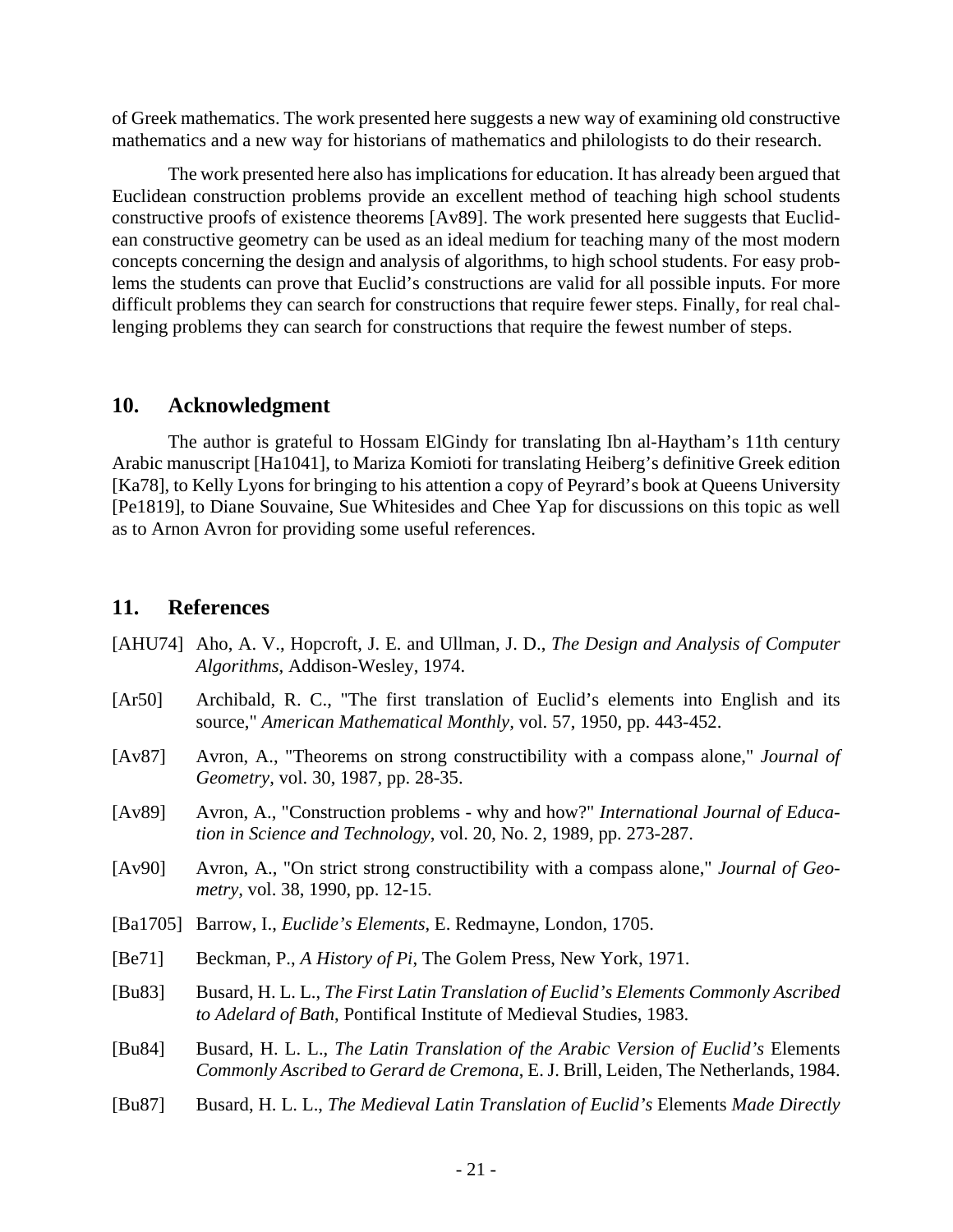tion presented also in Pedoe [Pe76].

**Algorithm CO:** [Compass Only version]

**Input:** Let A be the given point, and BC the given straight line. {Thus it is required to place at the point A (as an extremity) a straight line equal to the given straight line BC.} See Fig. 8.2.

### **Begin**

*Step 1*: Draw a circle with center A and radius AB.

*Step 2*: Draw a circle with center B and radius BA. {the two circles intersect at D and E.

*Step* 3: Draw a circle with center D and radius DC.

*Step* 4: Draw a circle with center E and radius EC.

These two circles intersect at C and X where X is the desired reflection point of C across the imaginary line through DE and XA is the desired length.

## **End**

In the spirit of Proclus we invite the reader to supply the proofs of correctness of the above two constructions.

# **9. Conclusions**

We mention in closing that even the 20th century **Algorithm CO** pales by comparison with **Algorithm Euclid** from the point of view of robustness with respect to singularities. Consider for example the case where point A happens to lie at a location equidistant from B and C. **Algorithm Euclid** executes in this case as easily as in any other since everything is well defined. Without special flag-waving code however **Algorithm CO** could crash attempting to draw a circle with radius zero and then intersecting two circles one of which has radius zero.

One apparent difference between modern and classical computational geometry concerns the issue of lower bounds on the complexity of geometric problems. Although Lemoine [Le02] and others were concerned with defining primitive operations and counting the number of such operations involved in a construction they did not ever appear to have considered the question of determining the minimum number of operations required to solve a given problem under a specified model of computation. For example, if we define 1) drawing a line and 2) drawing a circle, as the primitive operations allowed under the straight edge and compass model of computation, **Algorithm Euclid** takes nine steps, **Algorithm MS** takes six steps whereas **Algorithm CO** takes only four steps. Its non robustness not withstanding, is **Algorithm CO** *optimal*? In other words is four a lower bound on this problem? Is **Algorithm Euclid** the optimal *robust* algorithm? It is not difficult to argue that at least three steps are required. We conjecture that in fact four are always necessary.

This research suggests that perhaps the chaotic situation described here with respect to Euclid's second proposition exists also for his other propositions involving cases and indeed for all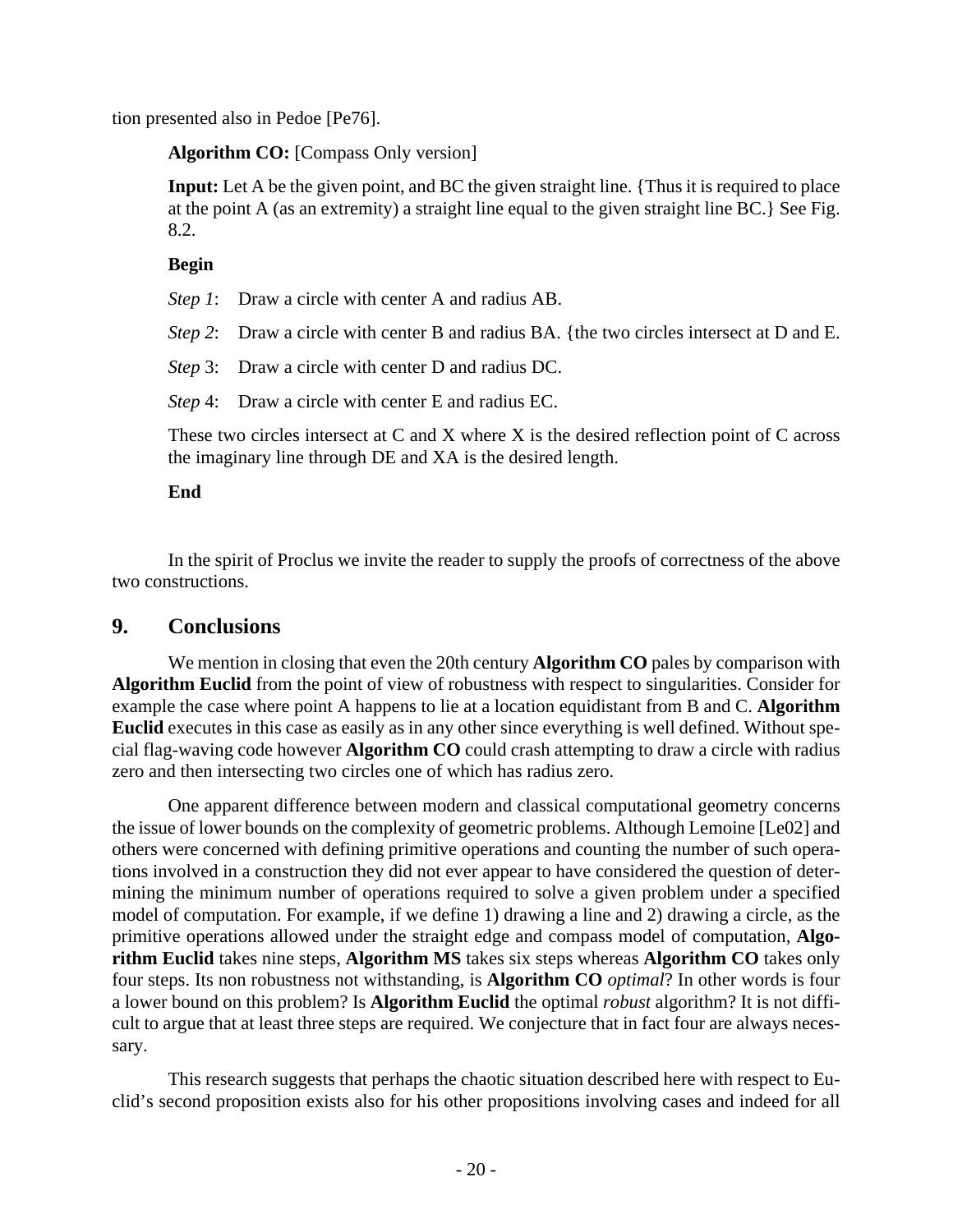#### *straight line.*

## **Algorithm MS:** [Mirror Symmetry version]

**Input:** Let A be the given point, and BC the given straight line. {Thus it is required to place at the point A (as an extremity) a straight line equal to the given straight line BC.} See Fig. 8.1.

#### **Begin**

- *Step 1*: Draw a circle with center A and radius AB.
- *Step 2*: Draw a circle with center B

and radius BA.



Fig. 8.2 Illustrating the construction with compasses only.

- *Step 3*: Draw a line L through the intersection points D and E of the two circles produced in steps 1 and 2.
- *Step 4*: Draw a circle with center C that intersects line L at points F and G.
- *Step 5*: Draw a circle with center G and radius GC.
- *Step 6*: Draw a circle with center F and radius FC.

These two circles intersect at C and H where H is the desired reflection point of C across L and HA the desired segment.

#### **End**

Recall that in 1672 Jorg Mohr and in 1797 the Italian geometer Lorenzo Mascheroni independently proved that any construction that can be carried out with a straight edge and a compass can be carried out with a compass alone. The reader may wonder how on earth we can draw a line segment of length BC with one extremity at A *without* using a straight edge. Strictly speaking we cannot and therefore in constructions with compasses alone we require only that in order to draw a line or line segment two points on the line or the two endpoints of the line segment be specified. Such a pair of points clearly specifies a line or line segment, as the case may be, in an unambiguous manner. Thus we are actually *simulating* a line or line segment by two points. In this sense it is more appropriate to state the Mohr-Mascheroni theorem as: *any construction that can be carried out with a straight edge and a compass can be* simulated *with a compass alone*. The above construction based on the principle of mirror symmetry uses both a straight edge and a compass. It is fitting to end this discussion by presenting a construction, also based on the mirror symmetry principle, that uses a compass only. We present the one described in [Ho70] which is the first construc-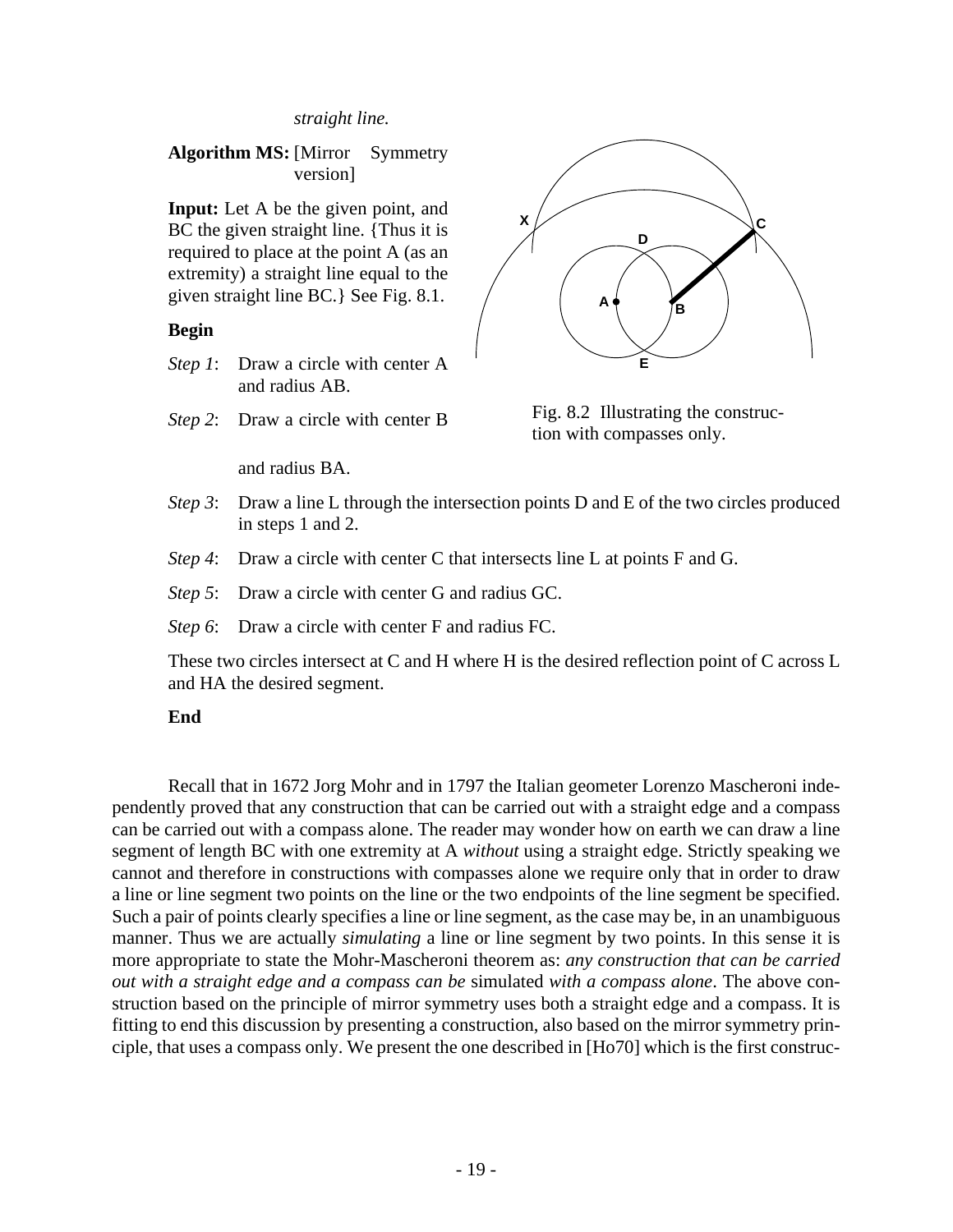#### *of the text.*

Accordingly, this French translation contains the following description of *Step 3* [refer to **Algorithm Euclid** and Fig. 4.1] "*Prolongeons DA suivant AE et BD suivant BF."* This literally means "Extend DA following AE and BD following BF." Note that the first half of this statement (extend DA and BD) is ambiguous and represents a step towards agreement with the phrasing of the texts of the 17th, 18th and 19th Century English texts. The complete statement is nevertheless saved by explicitly mentioning the A and B in AE and BD, respectively. One can easily envision these references to A and B being dropped during the next translation.

A *literal* translation of the same Greek text yielded the following for *Step. 3:* "*Let lines AE, BF emerge outwards colinear to lines DA, DB."* Note that this is considerably more precise



Fig. 8.1 Illustrating the mirror symmetry method for solving proposition 2.

than the French version and is in agreement with the correct algorithms discussed earlier.

In conclusion, it is ironic that in Kayas' translation the desire to be true to the spirit of Euclid leads him on the road to betray Euclid. This suggests that although literal translations may fail miserably for poetry they may be essential for mathematics and computer science. The best remedy however is for the translator to possess an understanding of the deep structure of the proof.

# **8. Late 20th Century Algorithms**

For the sake of comparison, contrast and completeness we offer in this section two alternate modern constructions that are fundamentally different from all those considered by Euclid, Heron, Proclus and the other Greek and subsequent commentators as well as the plethora of 19th and early 20th century text-book writers. These are based on the notion of *mirror symmetry.*

As before let A be the given point and let BC be the desired length to be transferred so that A is at an extremity. Without loss of generality let B be the chosen extremity and refer to Fig. 8.1. The idea is to first construct a line L that perpendicularly bisects the segment AB and subsequently perform a mirror symmetry transformation of the segment BC with line L as the axis of symmetry. Note that A and C may or may not be on the same side of L depending on the particular case of the input configuration at hand. In either case we reflect C about L to obtain our desired result. Note also that Euclid's construction does not necessarily yield a transferred length that is symmetrical about L.

**Proposition 2:** *To place at a given point* (*as an extremity*) *a straight line equal to a given*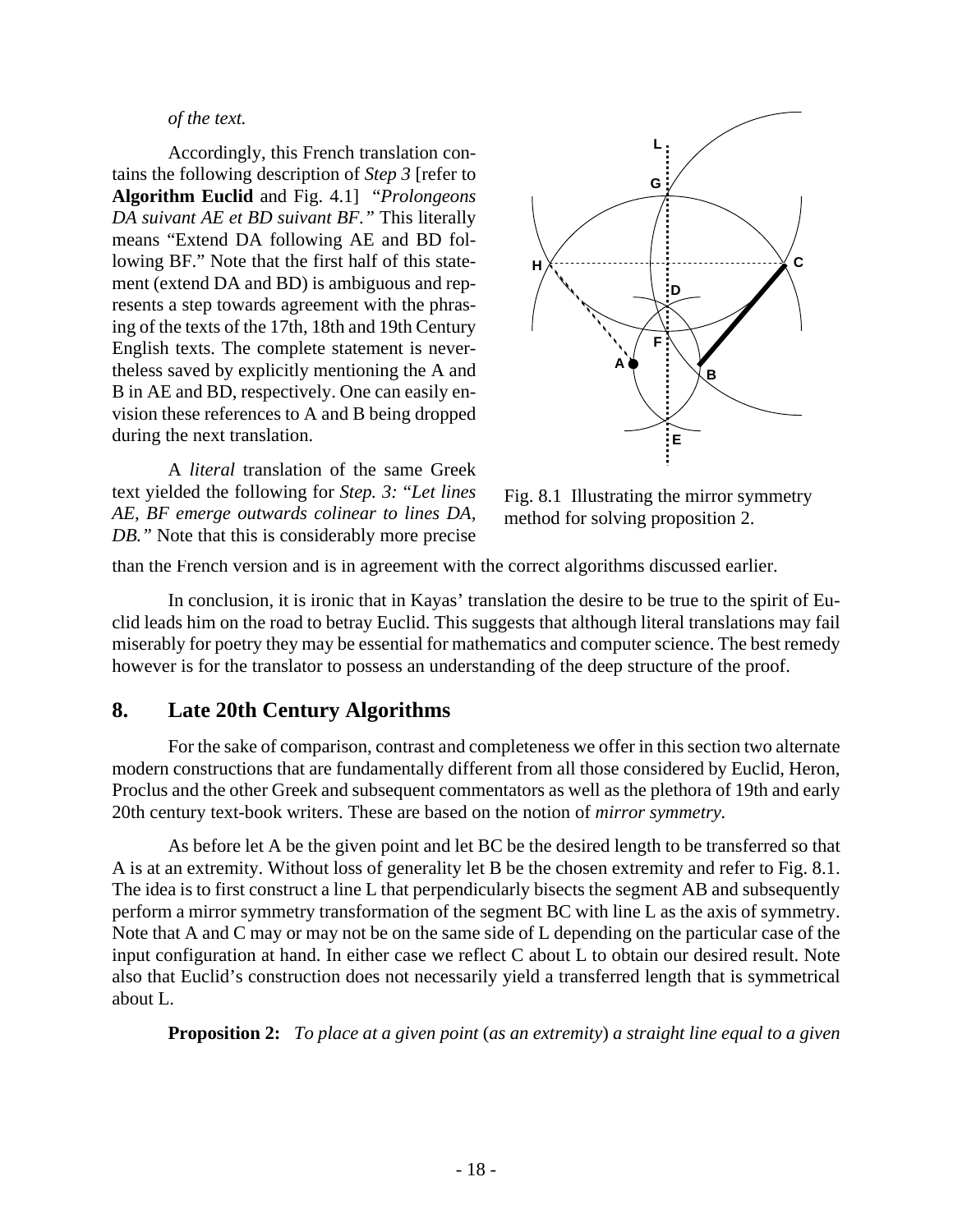but the proofs are very often replaced by instructions for proofs or outlines of proofs."

Adelard of Bath writes *Step 3* as follows:

"*Protrahanturque linee DA et DB directe usque ad L et G."*

His actual letters are different and are here substituted to match those of Fig. 4.1 for ease of discussion. As a minor aside, there is an error (probably typographic?) in this manuscript, i.e., L and G are actually reversed. More seriously, E and F are nonexistent, as are the references to producing the lines AF and BE, and the literal translation reads "Draw forward (extend) lines DA and DB until L and G." Here we see the sentence so similar to the one that pervades the 17th, 18th and 19th Century English textbooks that reads "produce lines DA and DB until L and G." Thus one possibility is that Adelard of Bath is responsible for introducing the error. However, it is known that in the 4th Century Theon of Alexandria's recension of the *Elements*, involved altering the language in some places and sometimes supplying alternative proofs. Furthermore, according to Busard [Bu83] all the manuscripts of the *Elements* known until the 19th Century were derived from Theon's text. Therefore it is possible that Theon is the culprit here. On the other hand Adelard of Bath translated his manuscript from the Al-Hajjaj manuscript in Arabic. Therefore one may wonder if Al-Hajjaj is to blame. However it is generally considered that the Arabic manuscripts are quite trustworthy and other Latin translations of Arabic manuscripts, such as that of Gerard of Cremona have a correct algorithm. Therefore the finger seems to point in the direction of Adelard of Bath.

# **7. The Problems of Language Translation**

There are at least two ways in which a correct algorithm may, after some historical evolution, become an incorrect algorithm. A mathematician such as Theon of Alexandria, in writing a textbook may offer an alternate algorithm and if he does not understand the deep structure of the algorithm may substitute an incorrect one in its place. Another more likely event is that a translator (who may not even understand the shallow structure of the algorithm, or who may be totally dependent on the figure to make sense out of it) inadvertently gives an incorrect translated algorithm. It seems quite probable that a translator such as Adelard of Bath, looking at the figure, may have thought that a*ppending AE in a straight line with AD* is a rather clumsy way of stating that *AD should be extended*, and may have substituted the new phrasing without realizing that an ambiguity has been introduced. The reader may doubt that with such simple and elementary descriptions of algorithms as are found in Euclid's *Elements* a translator can become a traitor. An example will remove any doubt.

The most accurate and definitive Greek version of the *Elements*, the Heiberg edition, was translated in 1978 into French [Ka78]. The book [Ka78] contains, very conveniently, all the propositions in both Greek and French side by side. The introduction contains an interesting discussion on the problems of translation which we paraphrase in part.

*It is no doubt easier to make a literal translation but such an attitude leads to serious inconveniences for understanding the text. The linguistic differences between Greek and French on one side and the evolution of the mathematical vocabulary on the other are liable to lead the reader into confusion. In the hope of presenting a directly accessible manuscript we have opted for a free translation remaining as true as possible to the text but attaching more importance to the spirit than the letter*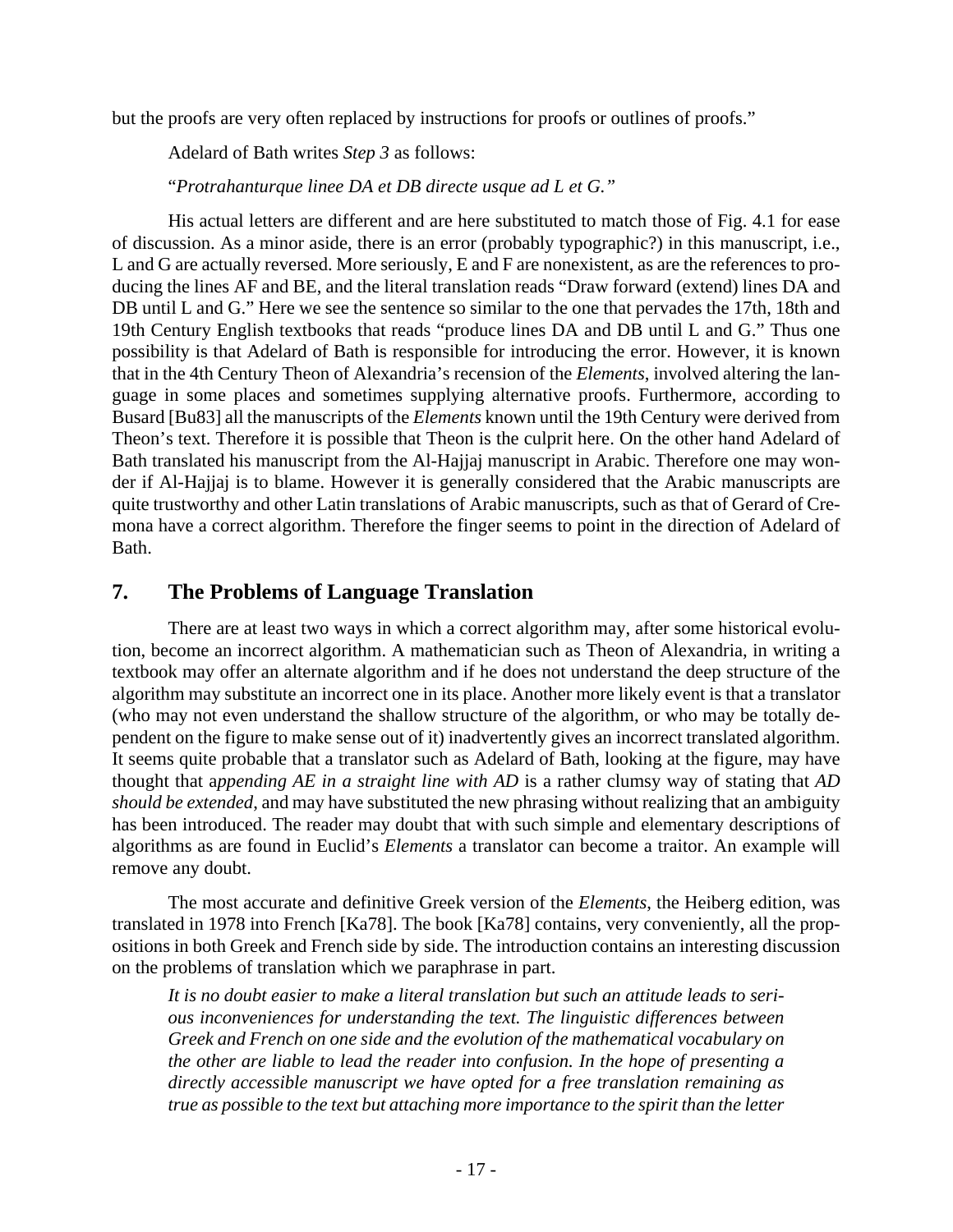the following "trick" makes the essence "jump out of the page at you." We fix the construction instead and for this fixed construction we "look" at all possible input configurations. The crucial part of Euclid's construction (missing in Pedoe's algorithm [Pe76] and missed by most of Euclid's followers) is the *cone* determined by the rays DE and DF and making an angle of 60 degrees at D. This cone is *implicitly* constructed by the resulting concatenation of the equilateral triangle DAB and the extensions constructed in *Step 3* from A to F and B to E. This cone is as large as desired and always subtends 60 degrees. Therefore consider such a cone as fixed in space and refer to Fig. 6.1. Now point A must always lie on one ray DF. Also line segment BC must always have its endpoint B on the other ray DE. With the compass anchored on B Euclid's construction first marks off a point G on BE such that BG equals BC. Then with the compass anchored on D it marks off a point L on AF such that DL equals DG. It is clear that for all possible configurations of points A and line segments BC the construction is valid. Variation in the distance between A and B does not change the essence of the proof. Furthermore, all possible relative positions of segment BC with respect to point A retain their property of cutting BE at G. It does not matter whether BC is greater than, less than or equal to AB. Neither does it matter if C lies on AB or DB or for that matter if it coincides with point A or D! Therefore the algorithm is well defined and executes in all possible cases. Since in all cases DB equals DA it follows that the algorithm yields the correct solution in all cases as well.

This then is the logic behind Euclid's proof and, we might add that, Bertrand Russell [Ru51] and Dunham [Du90] not withstanding, it holds without the need of a figure. One wonders if Russell's critique of Euclid is based on the ambiguous and/or incorrect algorithms written down by 19th century Oxford and Cambridge trained scholars such as [Sm1879], [HS1887] and [Ta1895] or either on the 12th century Latin manuscript of Gerard of Cremona or Peyrad's pre-Theonian manuscript, where unambiguous and correct versions of Euclid's second proposition appear that do not depend on a figure. We see at once Euclid's brilliance in the extension of DA and DB in the directions of A and B to create the *cone* with apex at D rather than in the direction of D as done by Proclus for example. It is also easy to see with the aid of this *cone* that indeed there are no proper cases here at all. The cases fabricated and considered by Euclid's commentators are artifacts of a lack of understanding of the underlying logic which, it is conjectured, Euclid had in mind when writing this construction and proof. In light of the culturally established belief held by so many that Euclid's proofs only hold for certain cases together with the fact that almost all modern versions of the construction are either ambiguous or downright incorrect, it is easy to understand why Pedoe [Pe76] picks only one such case and claims to give Euclid's original proof although it is missing the crucial construction of the *cone* mentioned above.

We close this section with a conjecture as to how it came about that so many of the 17th, 18th and 19th Century English textbooks contain an incorrect algorithm for Euclid's second proposition. I believe the answer may lie in the famous Latin translation (of an Arabic manuscript by Al-Hajjaj) due to Adelard of Bath [Bu83].

Amongst the most well known medieval English translators of Euclid's *Elements* was Adelard of Bath in the 12th Century. Actually Adelard of Bath's name is associated with three distinct versions of the *Elements* and according to Busard [Bu83] it was version II "that became the most popular of the various translations of the *Elements* produced in the 12th Century and apparently the one most commonly studied in the schools." Furthermore, this version is apparently the least authentic. In the words of Busard [Bu83] "not only are the enunciations differently expressed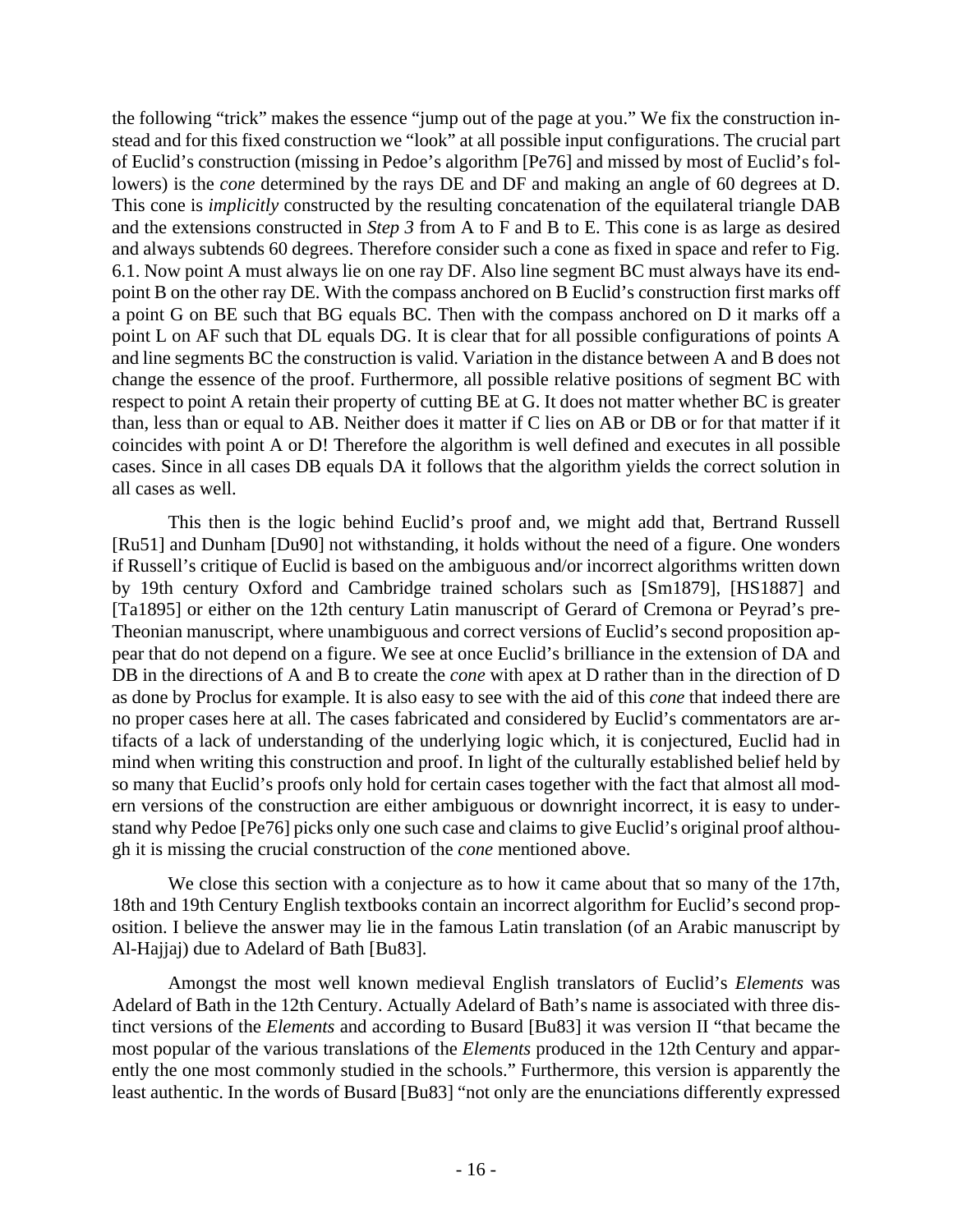*structure* behind Euclid's proof.

First we should remember that when cases did in fact exist Euclid used figures to *illustrate* a construction and proof rather than make a *case* statement. In the words of Heath [He28]:

> "To distinguish a number of cases in this way was foreign to the really classical manner. Thus, as we shall see, Euclid's method is to give one case only, for choice the most difficult, leaving the reader to supply the rest for himself. Where there was a real distinction between cases, sufficient to necessitate a



Fig. 6.1 Illustrating the proof of Euclid's *Proposition 2* for all cases.

substantial difference in the proof, the practice was to give separate *enunciations* and proofs altogether."

This is indeed the social convention followed even today in computational geometry where the phrase "the remaining cases can be proved in a similar way" is seen in almost every published paper in the most scholarly of journals.

It is conjectured though that Euclid saw in *Proposition 2* no cases because fundamentally there aren't any. Furthermore, if the reader will follow through Euclid's original algorithm in all the possible "fabricated" cases enumerated in the previous section he or she will find that the algorithm is well defined in the modern sense and will execute correctly and terminate with the correct solution. Furthermore, the proof of correctness also follows through. This cannot be said of any of the subsequent algorithms and proofs offered by Heron, Proclus and the other Greek commentators of Euclid nor the 19th century English scholars. It should be mentioned here that one logical (outof-context) situation consists of *Case 1.1.1* in which the point A lies at one endpoint of segment BC. Clearly in this pathological situation an equilateral triangle cannot be constructed on AB and the algorithm would be undefined and fail to execute. However, the context of the situation, i.e., the purpose of the problem is *to transfer a distance*. If A coincides with either B or C then there is no *transfer* of distance, the problem does not exist, or if you like, the answer, namely segment BC, is already known at the start. Therefore, the algorithm is clearly intended to work for all points A on the plane except B and C.

The reader may experience an interesting effect upon actually carrying out Euclid's construction and proof for all the cases enumerated above, and that is the *Eureka* experience in which the *essence, semantics,* or *deep structure* behind Euclid's construction is made manifest. Once this happens it is transparently clear that Euclid's algorithm and proof of correctness are valid for all cases one could possibly imagine. In fact in the view expressed here it becomes clear that fundamentally there are indeed no cases.

It is difficult to grasp the essence of the algorithm-proof by fixing an input configuration and then analyzing variations in constructions as in the work of the Greek commentators. However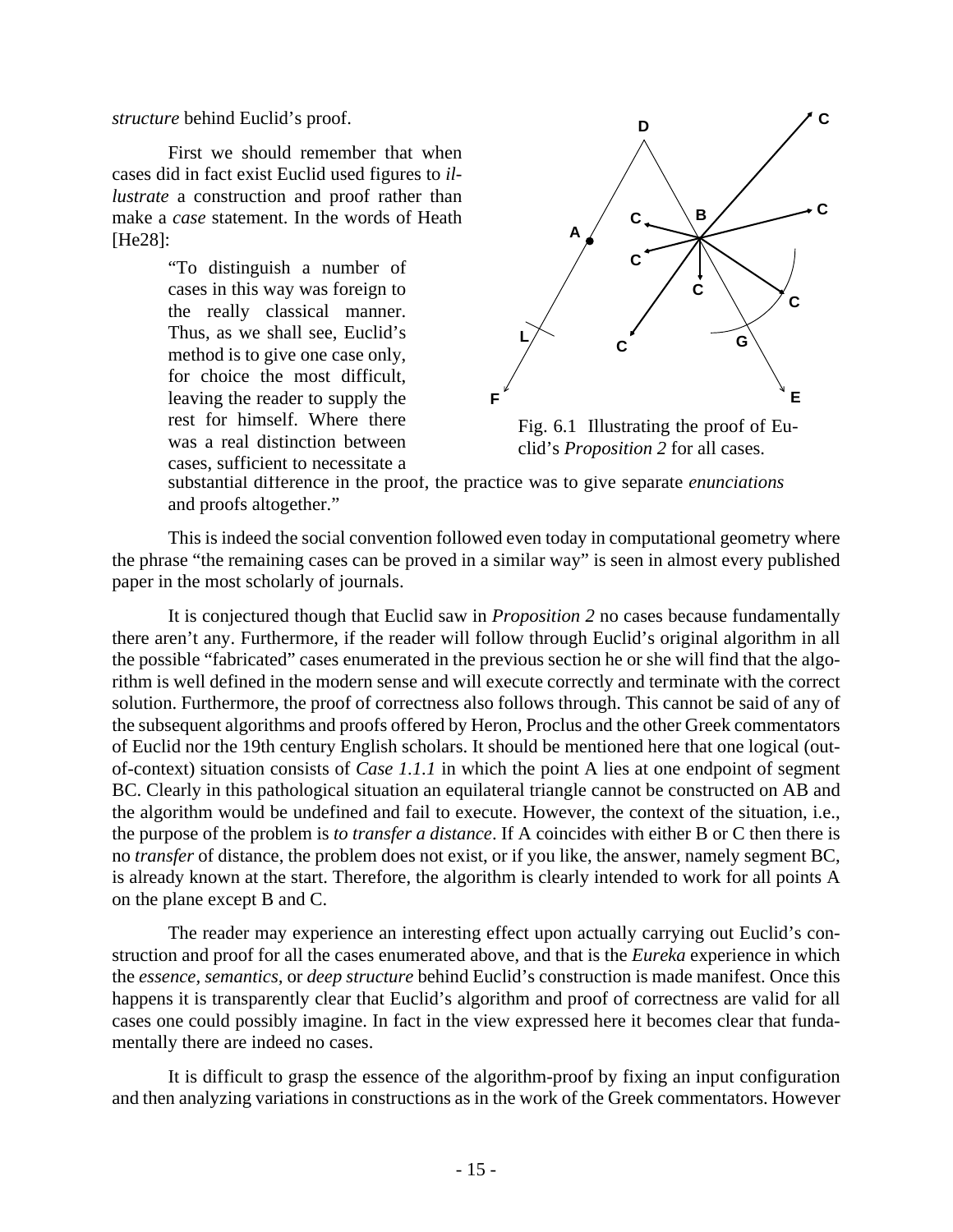### between B and C.

Some of the above cases (but certainly not all!) were discussed by the Greek commentators and are included in the work of Proclus [Mo70]. Usually a proof that Euclid's algorithm worked correctly was then provided for the particular case at hand. Sometimes the actual *algorithm* given by Euclid was changed to handle the special case. For example, for a particular input configuration in *Case 2.1* with the distance between A and B less than the distance between B and C, Proclus objects to Euclid's algorithm because line segment BC "gets in the way" of the construction of triangle ABD above segment AB (see Fig. 5.1). In the words of Proclus, "for there is not room." Heath [He28] notes that Heron of Alexandria circa 100 A.D. in his commentary on the *Elements* also sometimes used constructions different from Euclid's to circumvent objections of this type. The algorithm of Proclus [Mo70] for this particular case follows (see Fig. 5.1).

### **Begin**

*Step 1*: Let a circle be drawn with center at B and distance BC.

*Step* 2: Let the lines AD and BD be produced to F and G.

*Step* 3: With centre at D and distance DG let the circle GE be described.

[Exit with AE as the solution.]

## **End**

Note how Proclus has changed the clear line-extension statements of Euclid's algorithm to the ambiguous statements (Let the lines AD and BD be produced to F and G.) found in the 19th century accounts and that the correctness of the construction is made to depend on the figure!

Another fascinating manuscript is an Arabic book titled *On the Resolution of Doubts in Euclid's Elements and Interpretation of Its Special Meanings* written in 1041 A.D. by Ibn al-Haytham. A copy of this book made in 1084 A.D. was found in the University of Istanbul Library [Ha1041]. As the title suggests this is not a translation of the *Elements* but a discussion about well known criticisms of Euclid's work. In discussing Euclid's second proposition al-Haytham discusses four basic cases in terms of the type of input: (1) point A is either B or C, (2) A lies on the line segment BC, (3) A lies on the line passing through BC, and (4) A lies outside the line passing through BC. In addition to these he has a very strange case that does not appear to have been mentioned anywhere else and this is the case when the line segment BC and the point A are separated by a valley or a river so that the line joining the points A and B cannot be drawn! His solution to this last case is most puzzling, for he writes that the way to handle this case is to measure the line segment and redraw it in the neighborhood of the point, after which Euclid's procedure is then applied! It would appear that Ibn al-Haytham was not lacking a sense of humor in his mathematical writings.

# **6. Euclid's Algorithm Reconsidered**

It is clear from the above discussion that Euclid's followers were concerned that perhaps Euclid's algorithm and proof of correctness did not hold for all possible configurations of the input to the problem. I will argue that the commentators themselves succumbed to the fallacy of "going by the figure" even more than Euclid himself and that they missed the *essence*, *semantics* or *deep*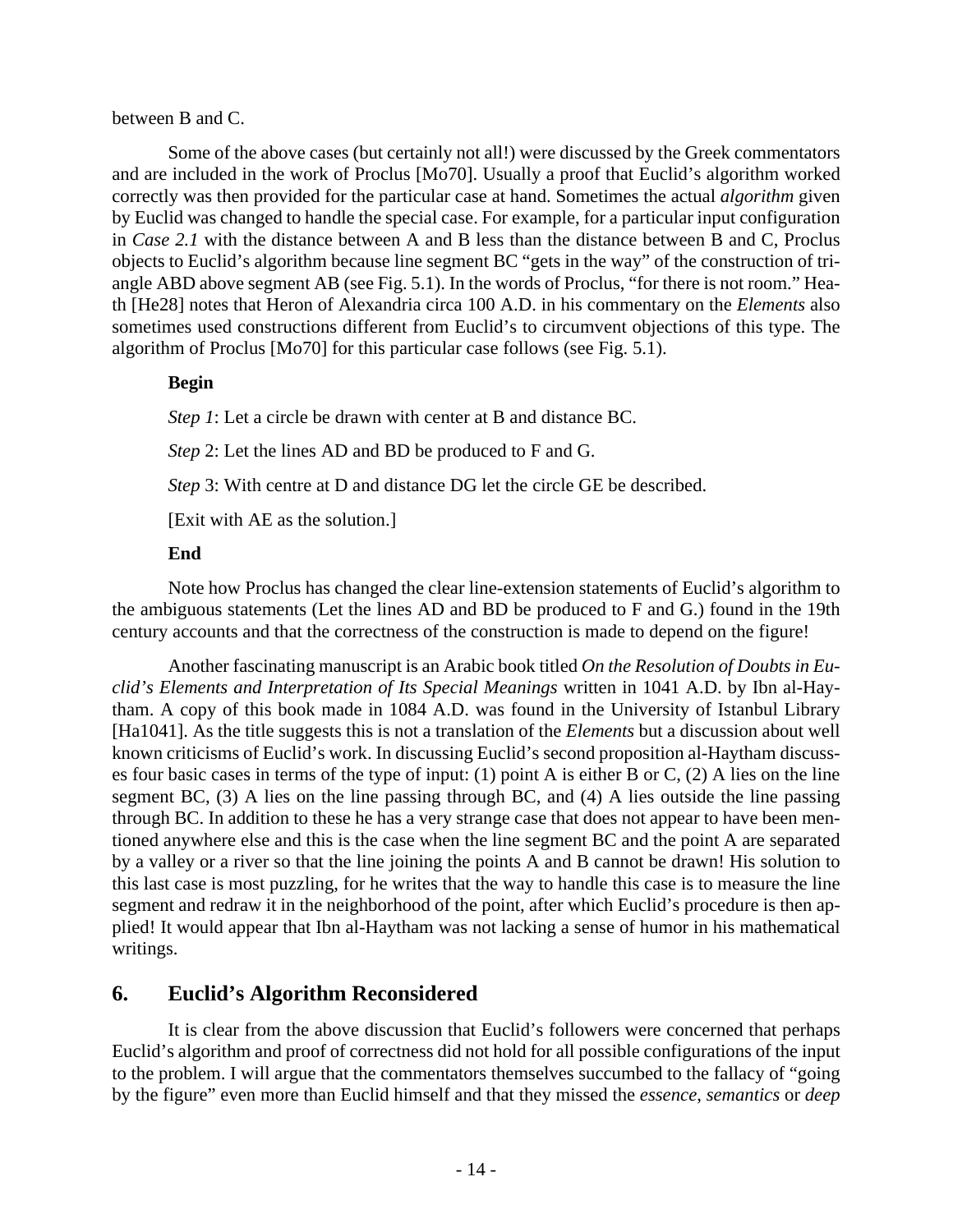algorithm is designed to work only for inputs in *general position*, it should also be able to handle singularities such as when point A lies on the segment BC or A is equidistant from B and C. Similarly, a proof of correctness must establish that in all situations the algorithm will yield the correct solution. Euclid had the habit, as is well illustrated by Fig. 4.1, of including only one figure to illustrate the construction and proof. It is only natural that a reader may thus wonder on stepping through the algorithm on the given figure whether the same steps would work on a completely different figure. The same reader may even be skeptical as to whether the arguments in the proof of correctness would carry over with the same letters used as labels of crucial points derived during the construction. This



Fig. 5.1 Proclus's figure for the proof of a subcase of *Case 2.1 of Proposition 2*.

in fact appears to have been the reaction of early Greek commentators of the *Elements* who criticized Euclid for leaving out cases that they discovered missing and then supplied accompanying proofs of their own. An in depth commentary of Euclid's elements and subsequent criticisms made against it was written down in the 5th century by Proclus [Mo70]. Proclus himself does not usually criticize Euclid and on several occasions actually comes to his defense. In the words of Glenn Morrow [Mo70]:

"When in the proof of a theorem Euclid uses only one of two or more possible cases, as is his custom, Proclus will often prove one or more of the omitted cases; sometimes he simply calls attention to them and recommends that his readers, "for the sake of practice," prove them for themselves. Sometimes he gives an alternative proof of a theorem devised by one of his predecessors for the obvious purposes of showing the superior elegance or appropriateness of Euclid's demonstration."

It is instructive to illustrate some of the objections that early Greek commentators had and how they resolved them. First we note that indeed one can conjure up many special cases of an initial configuration of point A and line segment BC. For example: *Case 1*: A may lie on the line collinear with BC or *Case 2*: A may lie on one side of the line collinear with BC. In *Case 1* A may lie on the line segment BC (*Case 1.1*) or off the line segment BC (*Case 1.*2). If A lies on BC then in *Case 1.1.1* it may lie on an endpoint of BC or in *Case 1.1.2* on the interior of BC, and in the latter case we have two more cases depending on whether A is closer to B or closer to C. In *Case 1.2* where A lies off segment BC, A could be closer to B (*Case 1.2.1*) or to C (*Case 1.2.2*). Furthermore, *Case 1.2.1* divides into two more cases depending on whether the distance between A and B is greater than or less than the distance between B and C. *Case 2* in which A lies off the line collinear with BC can also be divided into cases using a variety of criteria. For example we might consider two cases depending on whether the line segment BC lies in the interior (*Case 2.1*) or the exterior (*Case 2.*2) angle that triangle ABD makes at D. Finally each of these two cases determine two more cases depending on whether the distance between A and B is greater than or less than the distance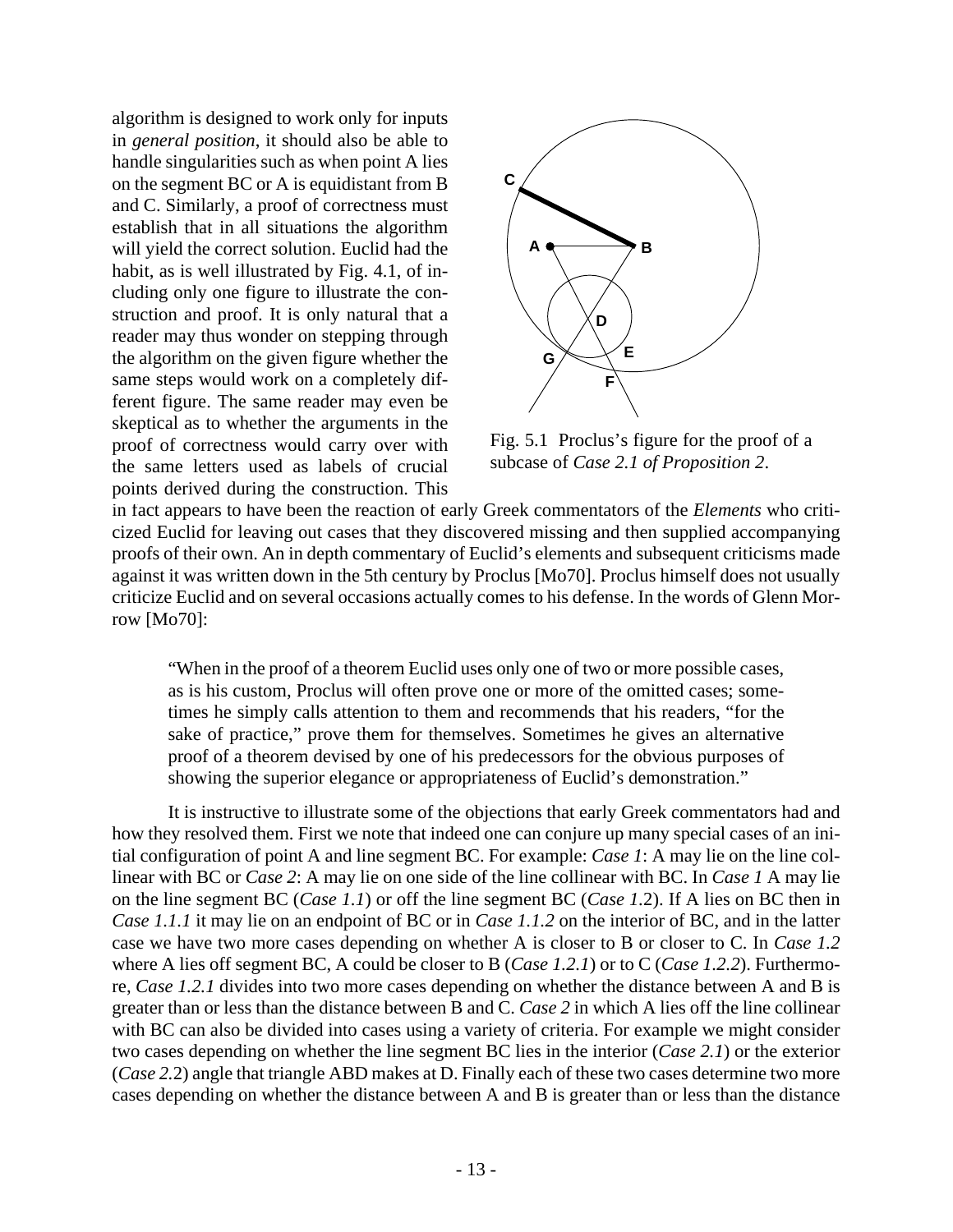ing Peyrard enough time to finish his translation [Pe1819]. In Peyrard's manuscript which he emphasizes is a literal translation, the crucial *Step 3* is written as "Menons *les droites AE, BZ dans la direction de DA, DB,"* and is thus in agreement with **Algorithm Euclid** described above.

# **5. Cases in Constructions and Proofs**

The above discussion brings up naturally the general question of the analysis of *cases* in Euclid's constructions, modern computational geometry, and geometric proofs in general. We should note here that when we talk about *cases* today we generally mean equivalence classes of input configurations rather than instances of the construction sequence resulting from a set of choices made as a result of the ambiguities of the algorithm's description, as are the case classifications in Taylor [Ta1895] and Lardner [La1861]. An algorithm must be specified unambiguously and should execute correctly for all inputs it was designed to handle. Much criticism has been heaped on Euclid over the past two thousand years for his alleged sloppiness in his constructions and proofs concerning the question of cases. For one thing he has been blamed of giving proofs of correctness that depend severely on the figure accompanying the proof. For example according to Bertrand Russell [Ru51]:

"A valid proof retains its demonstrative force when no figure is drawn, but very many of Euclid's earlier proofs fail before this test... The value of his work as a masterpiece of logic has been very grossly exaggerated."

Again, in the words of William Dunham [Du90]:

"Admittedly, when he allowed himself to be led by the diagram and not the logic behind it, Euclid committed what we might call a sin of omission. Yet nowhere in all 465 propositions did he fall into a sin of commission. None of his 465 theorems is false."

Finally, in the words of Felix Klein [Kl39]:

"Euclid... always had to consider different cases with the aid of figures. Since he placed so little importance upon correct geometric drawing, there is real danger that a pupil of Euclid may, because of a falsely drawn figure, come to a *false* conclusion."

A proposition that has a plethora of cases and that has been the subject of much criticism of Euclid is in fact *Proposition 2*, the topic of this paper. It will be argued here using this proposition as a "case" study that much of the criticism of Euclid regarding case analysis stems from a lack of deep understanding of his original work due in part to the writings of the early Greek commentators of the *Elements* such as Heron and Theon of Alexandria and others reviewed by Proclus [Mo70] in the 5th century and exacerbated by a 12th century Latin translation of an Arabic manuscript by Adelard of Bath [Bu83] and many English scholars of the 19th century. Furthermore, if we judge the original algorithm and proof of correctness of Euclid's *Proposition 2* using today's highest standards in the field of computational geometry Euclid deserves praise for his brilliance.

Consider then Euclid's second proposition: *To place at a given point* (*as an extremity*) *a straight line equal to a given straight line.* Clearly an algorithm for carrying out this task has to execute, i.e., be well defined for all inputs, i.e., for all possible line segments BC and all points A no matter how they are positioned with respect to each other in the plane. Furthermore, unless the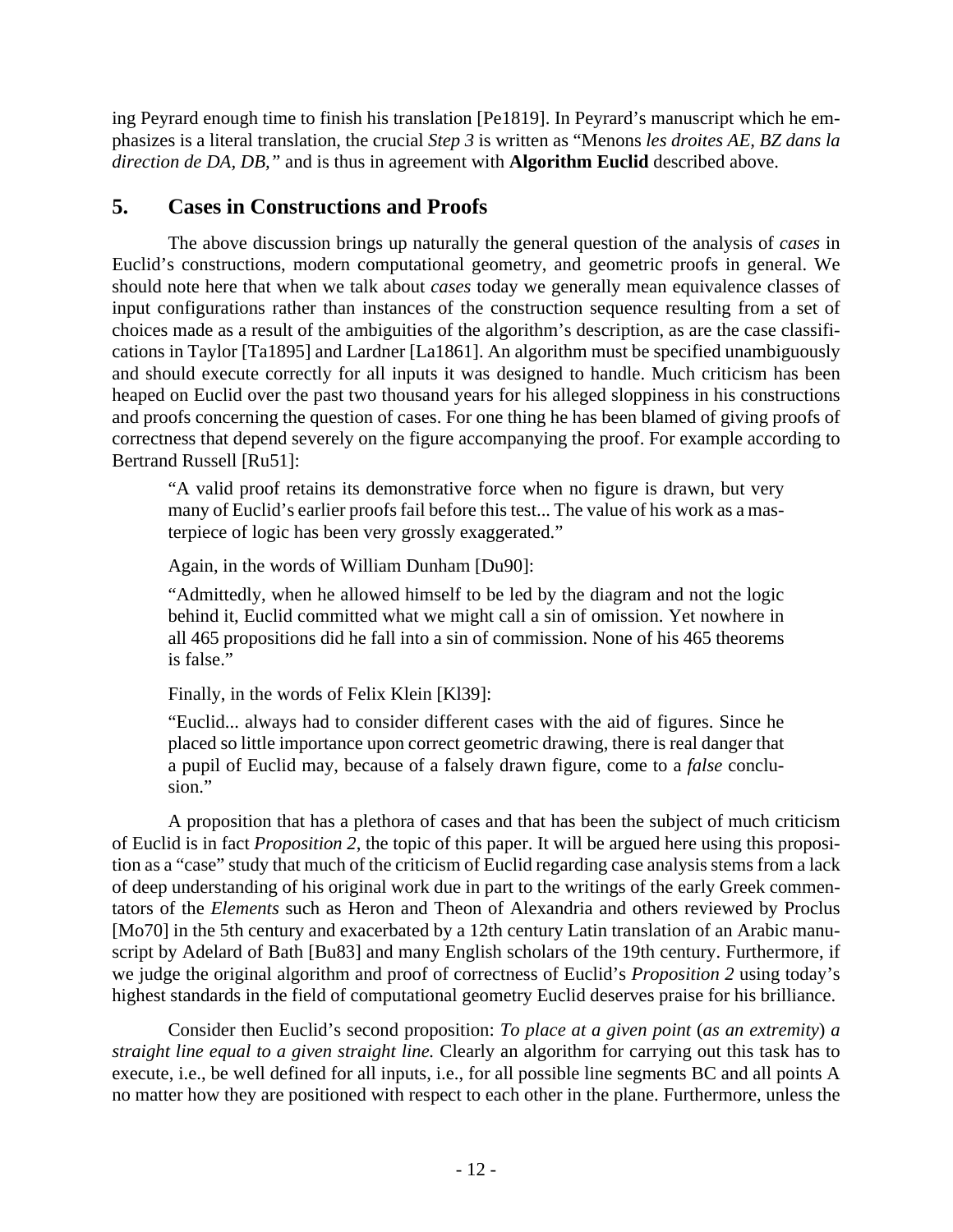texts where it is asked to extend DA and DB the phrase "in *a straight line with* DA, DB" is absent because the direction is obviously implied by the extension of the sides of the equilateral triangle. In **Algorithm Euclid** on the other hand extensions emanating from A and B may do so in any direction and thus the phrase "in *a straight line with* DA, DB" is provided for precision. The skeptical reader may nevertheless at first glance insist that the straight line AE may be produced in a straight line with DA in such a way that D lies in AE (in other words, AE emanating from A in the opposite direction as that shown in Fig. 4.1). However, it is obvious that if this were the case intended, Euclid would have used the phrase "Let *the straight line DE be produced in a straight line with AD." N*o room is left here for choosing the direction of the extensions of DA and DB as is clearly the case in **Algorithm 19C**.

At this point one may wonder about the authenticity and correctness of the accounts of Heiberg [He1883], Heath [He28], and Dijksterhuis [Di55]. Here we should point out that the Greek text by Heiberg is considered to be the *definitive* edition. It consists of portions taken from different Greek manuscripts spanning the 9th to 12th centuries and considered by philologists to be the most authentic. There also exist several interesting Latin manuscripts which are translations of Arabic manuscripts. Perusal of the first printed edition of the Latin translation of the Arabic (Ishaq-Thabit) version of Euclid's *Elements* believed to be made by the monk Gerard of Cremona in Toledo during the 12th century [Bu84] following its discovery in Bagdad, would also appear to be more convincing than examining English texts of the 17th, 18th and 19th centuries. Indeed, apart from the fact that the letters E and F in Heath [He28] are absent in [Bu84] and their role subsumed by L and G, respectively, the algorithms and proofs of correctness found in [He1883], [He28], and [Di55] are identical to that found in the 12th century Latin manuscript. This 12th century algorithm is a Latin translation of an Arabic translation of a Theonian Greek manuscript. In fact all Arabic translations are believed to descend from the 4th century recension by Theon of Alexandria. Anyone who has played the translation game may wonder how this version compares with early Greek manuscripts with respect to the crucial *Step 3* which states (referring to Fig. 4.1) "Let *the straight lines AE, BF be produced in a straight line with DA, DB." I*n another 12th century Sicilian Latin translation (of unknown authorship) of Euclid's *Elements* made *directly* from the Greek [Bu87] *Step 3* is stated as follows:

### "Educantur *in directo rectis DA et DB recte AE et BF."*

This translates to "Lead *forth the straight lines AE and BF in a straight line with (in the direction of) the straight lines DA and DB"* and is thus in agreement with the Gerard of Cremona version and Heiberg's definitive edition.

As a final piece of evidence that **Algorithm Euclid** described above is indeed Euclid's original algorithm we consider the so-called manuscript P, the Vatican manuscript No. 190. Until 1804 all manuscripts of Euclid's *Elements* were believed to be descended from Theon's 4th century recension. When Napoleon conquered Italy he stole from the Vatican a Greek manuscript (No. 190) of Euclid's *Elements* which he kept in the King's Library in Paris. F. Peyrard, a professor at the Lycee Bonaparte, wanted to write a definitive French version of the *Elements* using the best Greek manuscripts at his disposal and towards that end obtained access to the King's Library. There he found manuscript No. 190 and to his astonishment discovered he had in his hands a pre-Theonian 10th century manuscript. In the mean time the Allied Forces defeated Napoleon and forced France to return all stolen works of art. On the request of the French government the Pope made Peyrard a happy man by granting an extension of the return date of the manuscript thus giv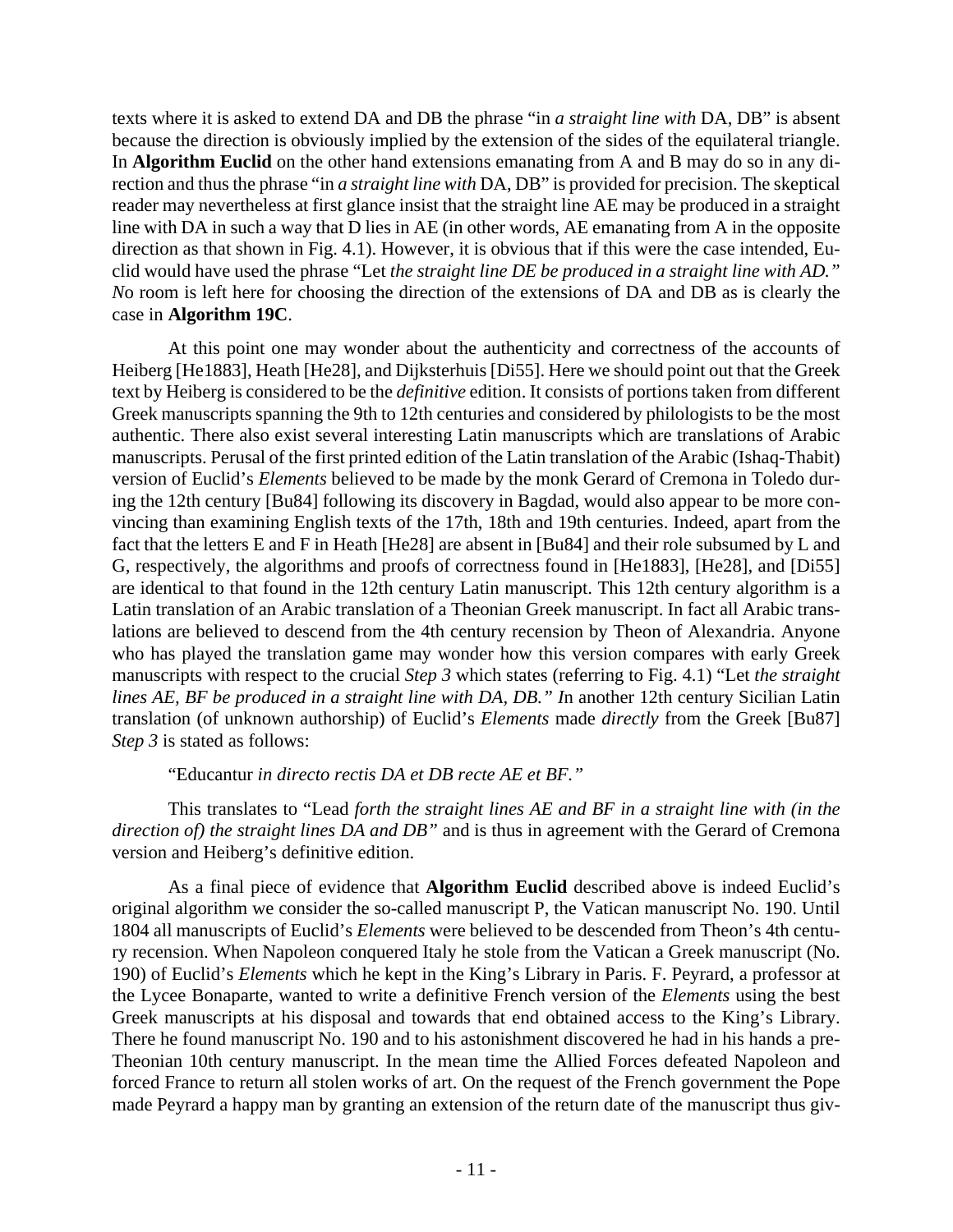rithm went up in smoke.

In spite of the criticism often directed at Euclid, one may find it difficult to believe that he could have been guilty of an oversight such as that suggested by Pedoe's version of his algorithm. On the other hand the consensus of descriptions exemplified by **Algorithm 19C** given by English scholars such as Lardner [La1861], Todhunter [To1876], Smith [Sm1879], and Hall and Stevens [HS1887] as well as **Algorithm T** of Taylor [Ta1895] and those of the 18th and 17th centuries may make the reader wonder whether Euclid's original algorithm did suffer from similar defects. However, established authorities on Euclid such as Heiberg [He1883], Heath [He28] and Dijksterhuis [Di55], have an algorithm significantly different from the ones thus far described. The figure in these three works is given in Fig. 4.1. and the algorithm is given below. We omit the proof of correctness as it is exactly the same as that given by Pedoe.

**Proposition 2:** *To place at a given point* (*as an extremity*) *a straight line equal to a given straight line.*

**Algorithm Euclid:** [Heath's version as well as the original version according the 12th century manuscript of Gerard of Cremona]

**Input:** Let A be the given point, and BC the given straight line. {Thus it is required to place at the point A (as an extremity) a straight line equal to the given straight line BC.} Fig. 4.1.

### **Begin**

*Step 1*: From the point A to the point B let the straight line AB be joined.

*Step 2*: On AB [using **Algorithm 1**] let the equilateral triangle DAB be constructed.

*Step 3*: Let the straight lines AE, BF be produced in a straight line with DA, DB.

*Step 4*: With centre B and distance BC let the circle CGH be described.

*Step 5*: With centre D and distance DG let the circle GKL be described.

Exit with AL as the solution.

### **End**

Note that in Fig. 4.1 the length of BC is indeed larger than the distance between A and B and Pedoe's version of Euclid's algorithm would not work in this case. However, for a reason mysterious (I will offer a conjecture later) Pedoe leaves out *Step 3* in the above version of Euclid's algorithm. This crucial step in Euclid's algorithm constructs the extensions of DA and DB in directions E and F, respectively, thus ensuring that whether or not the length of BC is larger than the distance between A and B, the algorithm continues to "execute" and the figure remains the same in the sense that point G exists and lies on BF. Note the significant difference between the manner in which DA and DB are to be produced in **Algorithm Euclid** as compared to **Algorithm 19C** and **Algorithm T**. In the latter two algorithms the ambiguous instructions state that the *sides of the equilateral triangle* DA *and* DB *are to be produced.* In **Algorithm Euclid** on the other hand the statement in Step 3 concerning the extension of DA and DB is unambiguous. It states: "*Let the straight lines* AE, BF *be produced in a straight line with* DA, DB." In other words it specifies that (1) the extensions are to emanate from A and B (the endpoints of the base of triangle DAB) and (2) they should be collinear with (in a straight line with or in the direction of) DA and DB. In all other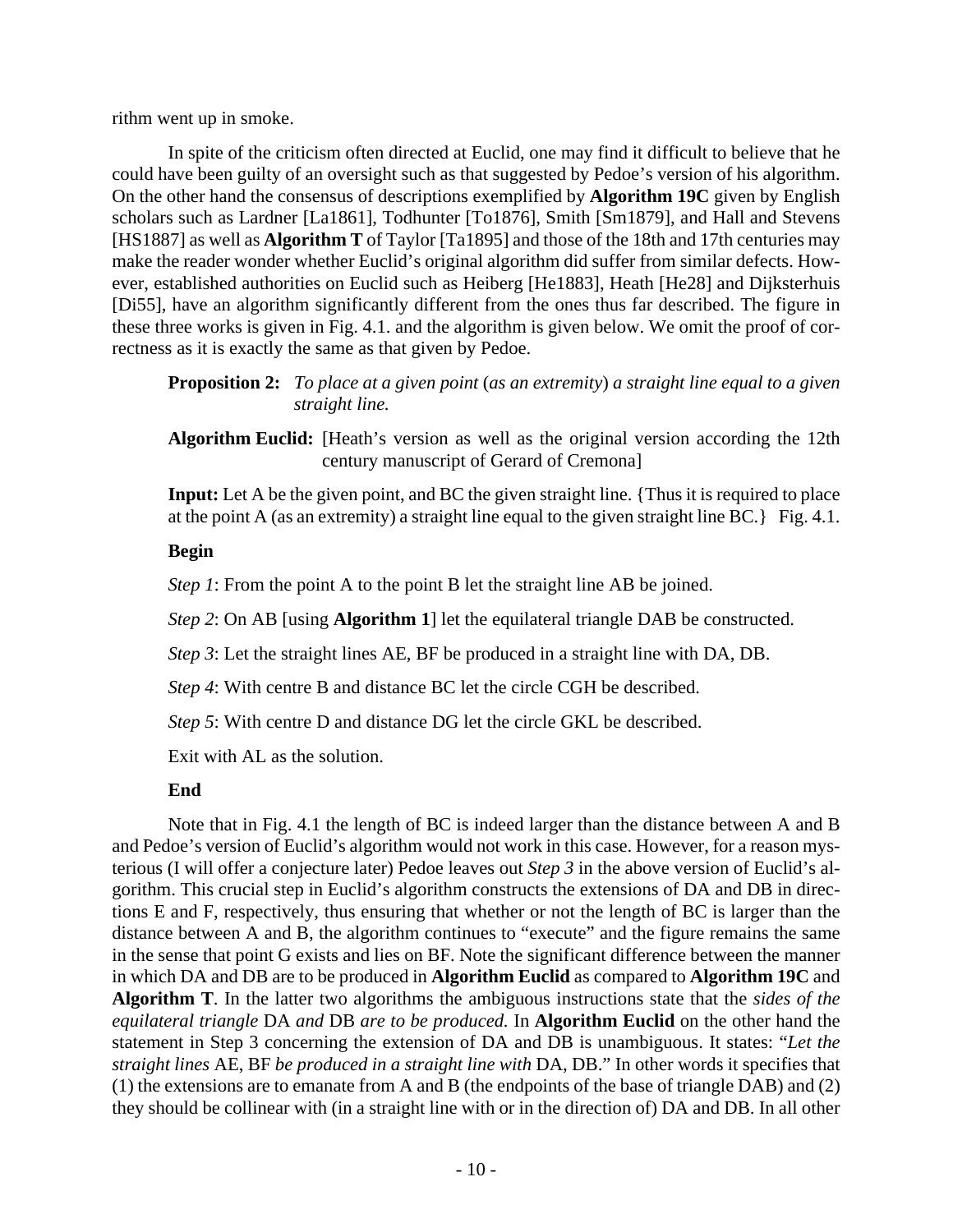lows us to ignore Lardner's caveat intended to resolve it. tinction (according to the claim on its front page) of containing the first English translation from Latin. This appears to contradict the belief that the first English translation of Euclid's *Elements* to be printed was translated by H. Billingsley, printed by the famous English printer John Day and issued in 1570 [Ar50], [Sh28]. What is worth noting about the algorithms in all three of these texts, however, is that 1) they are all identical to each other, 2) *like* **Algorithm 19C**, they are ambiguous but, 3) *unlike* all other algorithms I have encountered, they begin not by connecting point A to one of the endpoints of segment BC but by constructing a circle of radius BC centered at one of the endpoints of BC. Then in the second step point A is joined to the endpoint selected as the center in the previous step. Note that this ordering circumvents the problem that **Algorithm T** has with *Steps 1* and *2* and furthermore al-



Fig. 4.1 Euclid's figure for the proof of *Proposition 2* according to Heath.

# **4. Euclid's Construction According to Gerard of Cremona and Peyrard**

One is naturally led to the question: which of all these algorithms is the one Euclid originally proposed? It would be easy to answer this question by looking up Euclid's original manuscript. Unfortunately history has made this impossible. In the year 332 B.C. Alexander the Great, at the age of 24, conquered Egypt and founded the city of Alexandria. When, after conquering the rest of the world, he died at the age of 33 in Babylon (just south of present day Bagdad) his generals divided up the world into pieces amongst each other. In this way Egypt fell into the hands of Ptolemy I in 306 B.C. Ptolemy II created the University of Alexandria which became by virtue of its excellent scholars (including Euclid) and its impressive library (three quarters of a million books including Euclid's original version of *The Elements*) the intellectual and scientific center of the world. In 48 B.C. Julius Caesar occupied Alexandria and intended to carry a large portion of the library with him back to Rome. The academic community held a demostration which was quickly quelled by Caesar's army. In the ensuing fighting Caesar set fire to the Egyptian fleet in the Great Harbour. The fire spread to wharehouses on the docks and from there to the library at which time many of the books were burned. More books were burned during later Egyptian revolts, one in 272 A.D. quelled by the Emperor Aurelianus and another in 295 A.D. quelled by the Emperor Diocletian. In the 4th and 5th centuries the *polytically-correct-thinking* movement, with Christianity as the governmental dogma, became paramount in Alexandria and zealous Christian bishops began to persecute the pagan writers (mathematicians) and their books. Bishop Theophilus in 391 A.D. lead a Christian mob and destroyed the Temple of Serapis which housed many of the remaining books. The last mathematician alive in Alexandria, a woman by the name of Hypatia and daughter of Theon was torn limb from limb in the streets of Alexandria by an enraged mob led by Bishop Cyril [La41]. Finally, the Arabs invaded Egypt in 646 A.D. and General Amr ibn-al-As burned the remaining books allegedly because [Be71] "if the books agreed with the Koran they were superfluous; if they disagreed they were pernicious." In short, in all likelihood Euclid's original algo-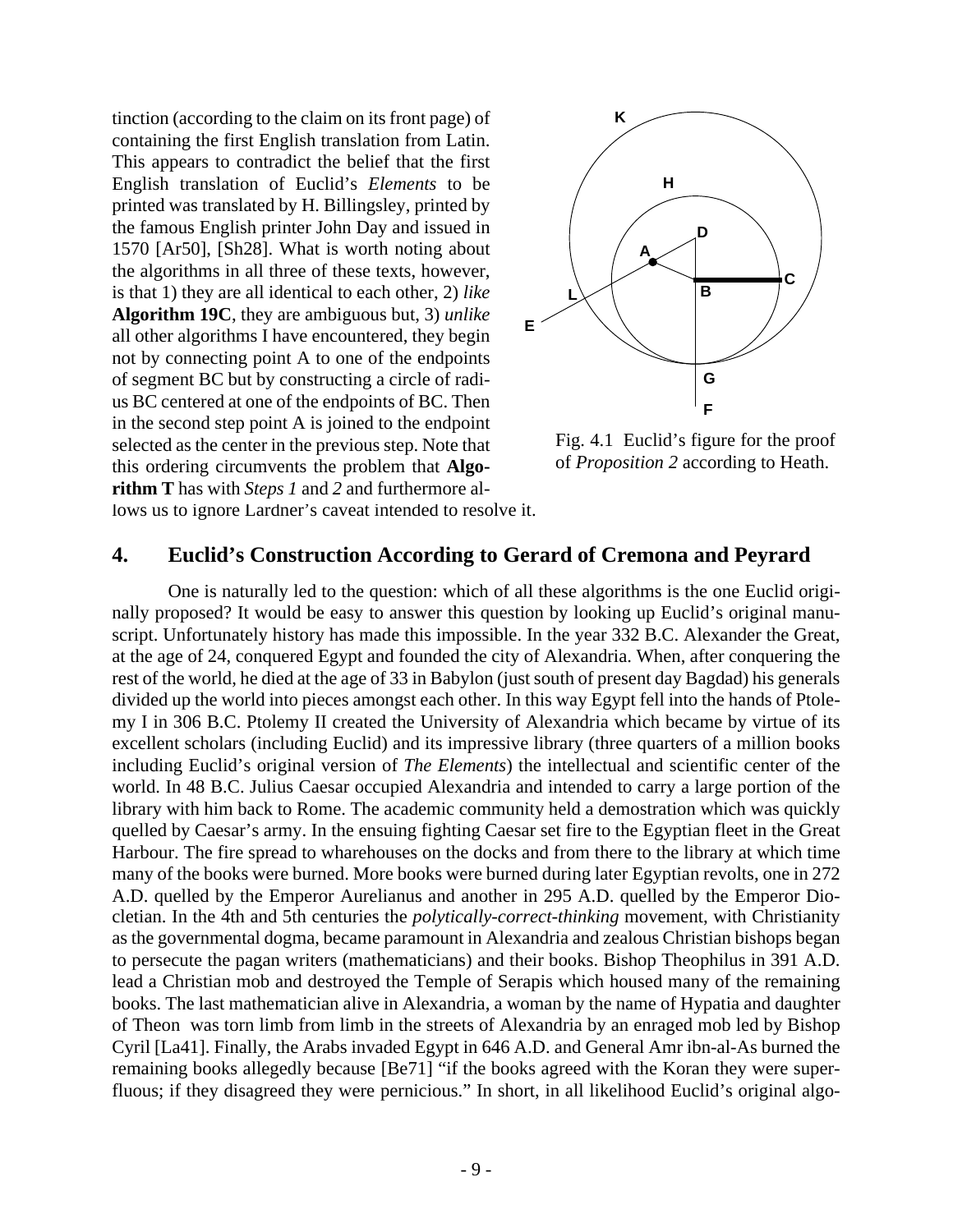need not be produced to G. According to the algorithm therefore the solution is given by AG' which is clearly incorrect since AG' is smaller than AB whereas BC is greater than AB, by assumption. Therefore although the ambiguities of **Algorithm 19C** have been removed by Taylor, **Algorithm T** does not always yield the correct solution on a given *line-point* configuration depending on which construction strategy is applied. Furthermore, **Algorithm T** suffers from an additional minor bug not even present in **Algorithm 19C**. Notice that *Step 1* in **Algorithm 19C** does not offer choice. However **Algorithm T** asks that A be connected to one of the extremities of BC, one that we are free to choose. However, if we choose to connect A to C (rather than B as in Taylor's figure) then it is impossible to execute *Step 2* and the algorithm crashes.

Another author, Lardner [La1861], also follows his presentation of an ambiguous algorithm identical to **Algorithm T** with a discussion of how the student should be careful about different cases arising from the varieties of different input configurations. In his own words:

"The different positions which the given right line and the given point may have with respect to each other, are apt to occasion such changes in the diagram as to lead the student into error in the execution of the construction for the solution of this problem.

Hence it is necessary that in solving this problem the student should be guided by certain *general* directions, which are independent of any particular arrangement which the several lines concerned in the solution may assume. If the student is governed by the following general directions, no change which the diagram can undergo will mislead him."

Lardner then proceeds to present six general rules concerning what can and cannot be done in order to ensure that **Algorithm T** works correctly on all inputs. This discussion includes a case analysis of construction strategies and, unlike Taylor [Ta1895], does not allow DA and DB to be extended in either direction but insists that they be extended through the base of the constructed triangle thus concluding that the solution to Euclid's second proposition has *four* cases rather than Taylor's *eight*. Another general rule, that Lardner insists should be followed, is that the center of the circle constructed in *Step 3* should lie at the extremity of BC connected to A in *Step 1*, thus avoiding one of Taylor's problems.

Another variation occurs in a much earlier Scottish book on Euclidean geometry published in 1831 by John Playfair [Pl1831] which has a variation of **Algorithm 19C**. In this book we are asked to extend DA and DB to E and F respectively and thus the ambiguity of **Algorithm 19C** is also present here. However, unlike **Algorithm 19C** or **Algorithm T** the algorithm in [Pl1831] first performs the extensions and subsequently constructs the circles.

We close this section with a note on text books of the 18th and 17th centuries. In these two centuries combined the number of editions of Euclid's *Elements* published was less than half of the number for the 19th century, about 325 and 280 in the 18th and 17th centuries, respectively. It is also much more difficult to find copies of these earlier editions. I have held in my hands only two editions from the 18th century [Wi1703], [Ba1705] and one from the 17th century [Cl1654], having found all three in the special collection of the library at Queens University in Kingston, Ontario. The 1705 manuscript by Issac Barrow (from Trinity College, Cambridge) has the additional dis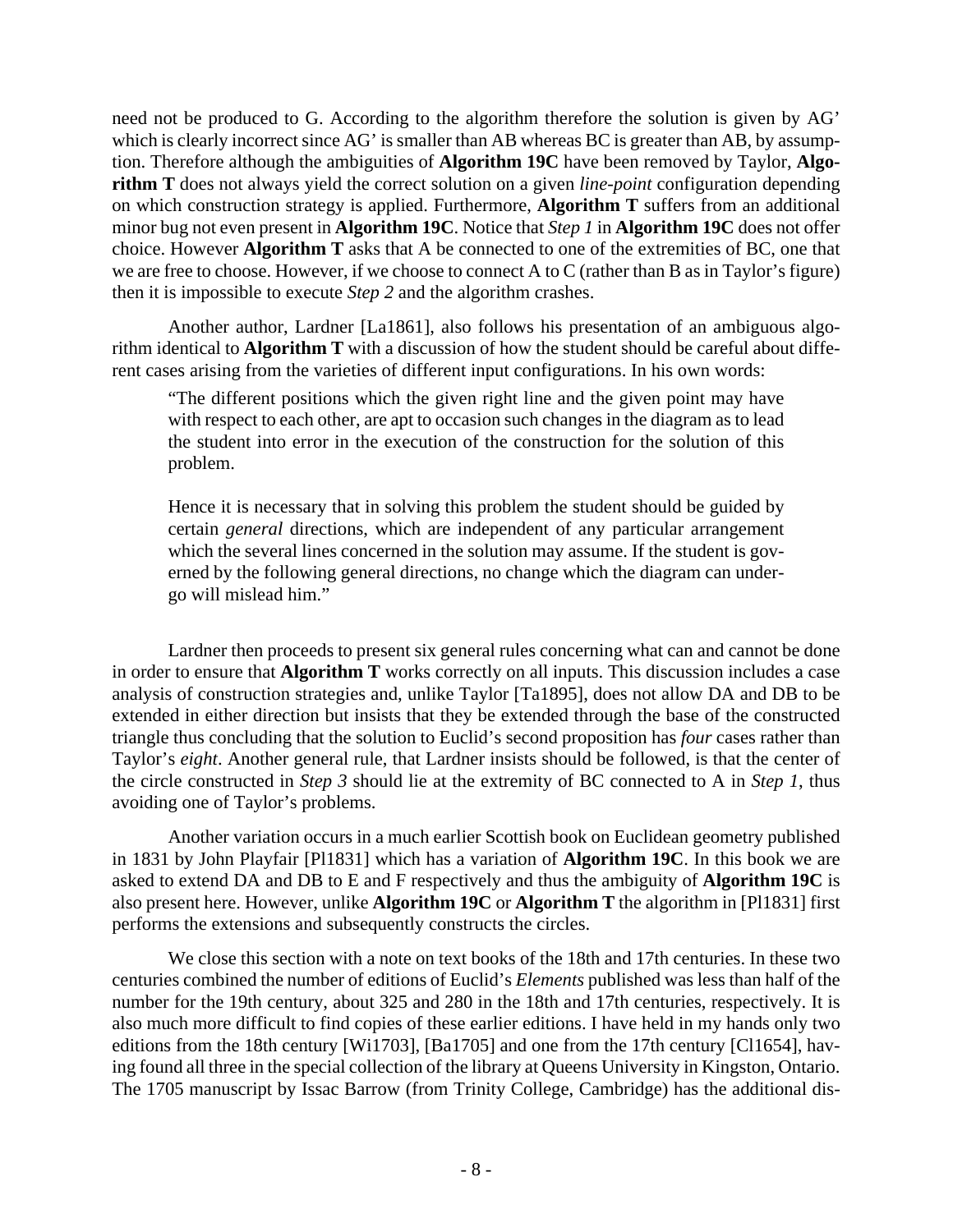the point A a straight line equal BC.} Refer to Fig. 3.2.

### **Begin**

- *Step 1*: Draw AB, the straight line from A to one of the extremities of BC.
- *Step 2*: On it construct an equilateral triangle DAB.
- *Step 3*: With B as centre and BC as radius, describe the circle CEF, meeting DB (produced **if** necessary) at E.
- *Step 4*: With D as centre and DE as radius, describe the circle EGH, meeting DA (produced **if** necessary) at G.

Then AG is the straight line as required.

#### **End**

Note that Taylor is careful to add in *Steps 3* and *4* the explicit *if statements* that DB and DA are to be produced if necessary. Therefore we presume that if the construction circle CEF intersects the sides of equilateral triangle ABD then the extension of DA need not be carried out. Unlike the previous 19th century geometry books Taylor follows the proof of *Proposition 2* with the following interesting discussion.

"It is assumed in this proposition that the straight line DB intersects the circle CEF. It is easily seen that it must intersect in two places.

It will be noticed that in the construction of this proposition there are several steps at which a choice of two alternatives is afforded: (1) we can draw either AB or AC as the straight line on which to construct an equilateral triangle: (2) we can construct an equilateral triangle on either side of AB: (3) if DB cut the circle in E and I, we can choose either DE or DI as the radius of the circle which we describe with D as centre.

There are therefore three steps in the construction, at each of which there is a choice of two alternatives: the total number of solutions of the problem is therefore 2x2x2 or eight."

We see that Taylor's way of dealing with the ambiguities discussed above is to explicitly acknowledge that there are eight different cases to Euclid's proposition that depend on how the construction is carried out, that we are free to choose any one of these eight paths through the implied decision-tree, and that the sides DB and DA need not be produced if not necessary. In light of this classification let us follow down one path of these choices on the input configuration illustrated in Fig. 3.2 where it assumed that the length of CB is greater than the length of CA. In our first choice we therefore select AB as the segment on which to construct our equilateral triangle. Our second decision will be to construct the triangle on the side shown in Fig. 3.2. Now since the circle CEF does not intersect the triangle we extend DB which cuts the circle at the two points E and I. According to Taylor we may now choose either DE or DI as the radius of the circle which we describe with D as centre. Accordingly let us choose DI. Now, this circle with D as centre intersects DA at G' playing the role of G in his algorithm, and therefore, according to *Step 4*, DA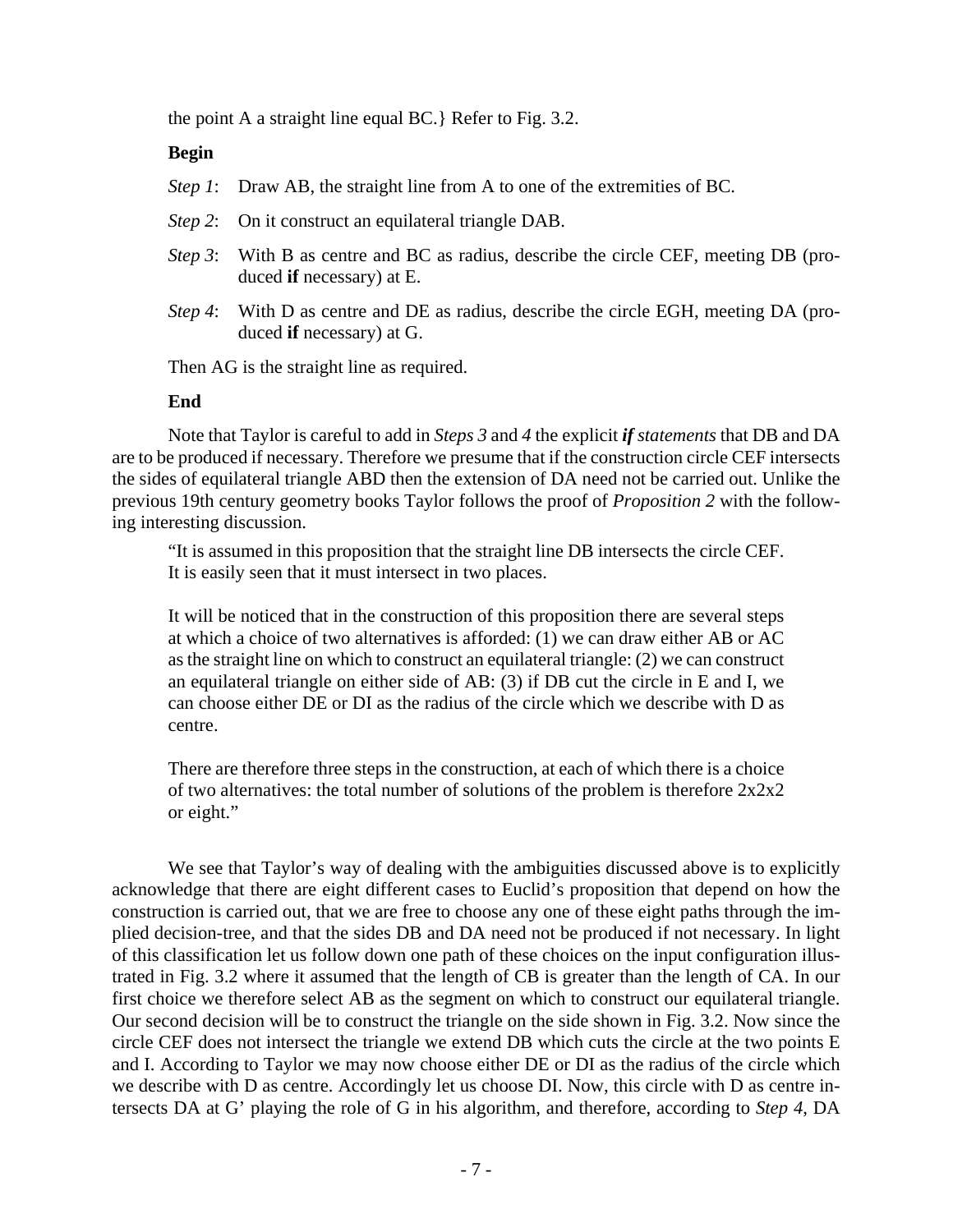the point A a straight line equal BC.} See Fig. 3.1.

#### **Begin**

*Step 1*: Join AB.

*Step 2*: On AB describe an equilateral triangle DAB.

*Step 3*: From centre B, with radius BC, describe the circle CGH.

*Step 4*: Produce DB to meet the circle CGH at G.

*Step 5*: From centre D, with radius DG,



Fig. 3.2 Illustrating Taylor's version of Euclid's *proposition 2.*

describe the circle GKF.

*Step 6*: Produce DA to meet the circle GKF at F.

Then AF shall be equal to BC.

## **End**

This algorithm is certainly an improvement over Pedoe's algorithm as it appears to work correctly for some input configurations whether BC is greater than or less than BA. Nevertheless the algorithm suffers from ambiguous statements. *Step 4* asks us to produce (extend in length) DB to meet the circle CGH at G but it does not tell us in which direction (emerging from D or from B) to produce DB and certainly in either direction we are bound to meet the corresponding circle constructed in *Step 3*. Fig. 3.1 shows only one possible case but had we produced DB in the direction from B to D instead of the direction shown we would have obtained a completely different intersection point G. A similar problem exists with *Step 6*.

The ambiguities observed in the algorithms described in [Sm1879], and [HS1887] which are exemplified here as **Algorithm 19C** are absent in the exposition by Taylor [Ta1895], if not in the body of the algorithm at least in the subsequent discussion where it is indicated that we are free to choose one or the other alternative as is *Step 1.* It is therefore instructive to examine his algorithm and accompanying discussion in more detail.

**Proposition 2:** *From a given point to draw a straight line equal to a given straight line.*

**Algorithm T:** [Taylor's version]

**Input:** Let A be the given point, and BC the given straight line. {It is required to draw from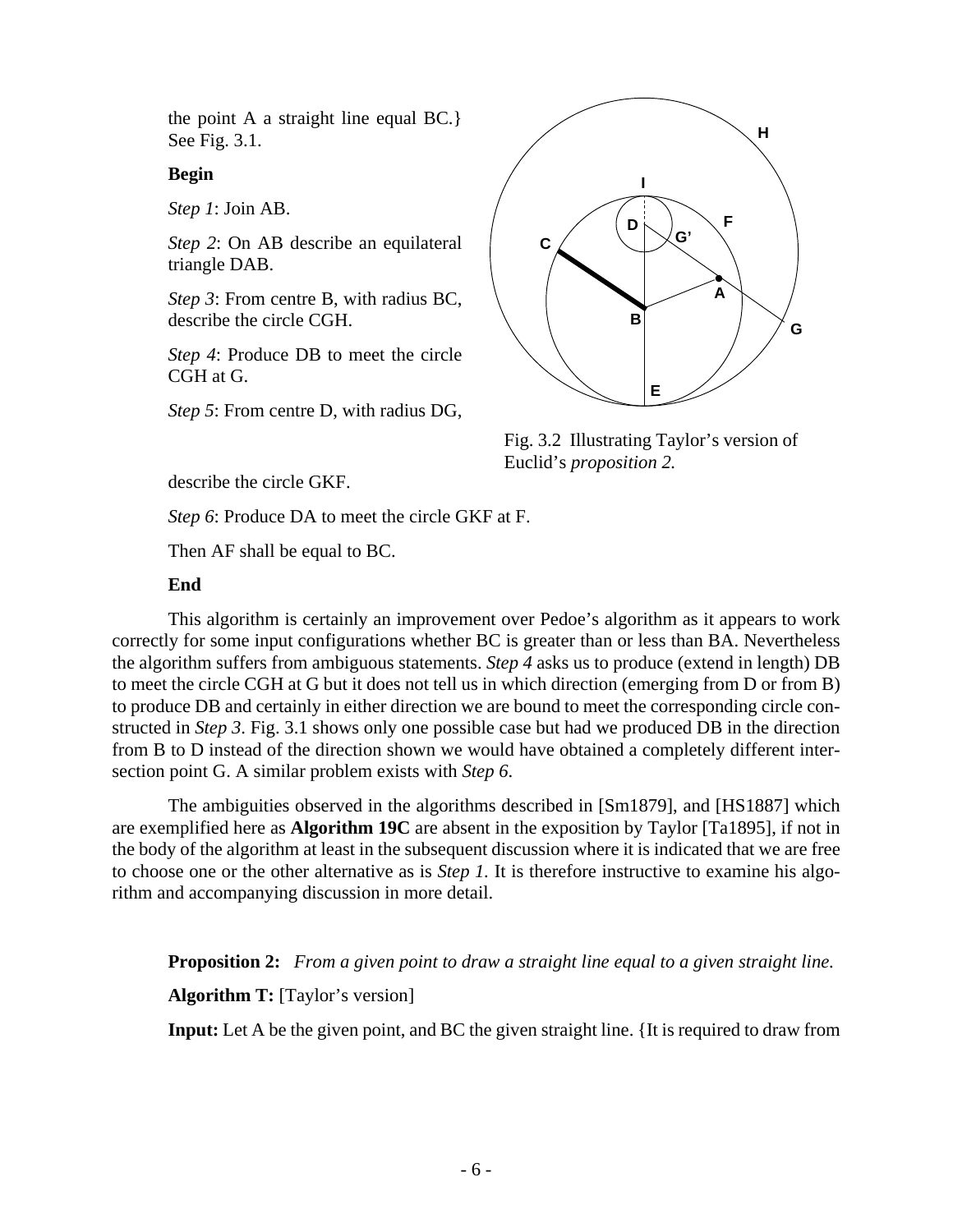BC. Being what it was required to do.

**End of proof.**

We remark here that Pedoe's figure, shown in Fig. 2.2, is considerably different from those in other sources on Euclid such as Heiberg [He1883], Heath [He28] and Dijksterhuis [Di55] for example. Much more serious, however, is the fact that **Algorithm P** given by Pedoe is incorrect! It is clear that for a solution to be obtained by **Algorithm P** it is crucial that the circle centered at B with radius BC intersect DB at G. Otherwise G is undefined and the rest



Fig. 3.1 Popular 19th century figure for the proof of Euclid's *Proposition 2.*

of the algorithm makes no sense. Now consider what happens when the length of BC is greater than the distance from A to B. Clearly the circle centered at B with radius BC will completely enclose triangle ABD in its interior and the construction fails! In modern parlance the algorithm is not well defined for such an input and the algorithm crashes.

# **3. Euclid's Construction According to 19th, 18th and 17th Century Scholars**

During the 19th century (which witnessed a total of more than 700 editions of *The Elements* published) there existed a flurry of activity in England with regards to the writing of text-books on the topic of Euclid's *Elements* for use in the schools and colleges. A sample of several of these books [La1861], [To1876], [Sm1879], and [HS1887], yields a common (apart from some trivial notational differences) algorithm and illustrative figure for Euclid's second proposition. However, both the algorithm and figure are quite different from Pedoe's [Pe76]. Consider then the algorithm according to one of these sources [HS1887].

**Proposition 2:** *From a given point to draw a straight line equal to a given straight line.*

**Algorithm 19C:** [Popular 19th Century version]

**Input:** Let A be the given point, and BC the given straight line. {It is required to draw from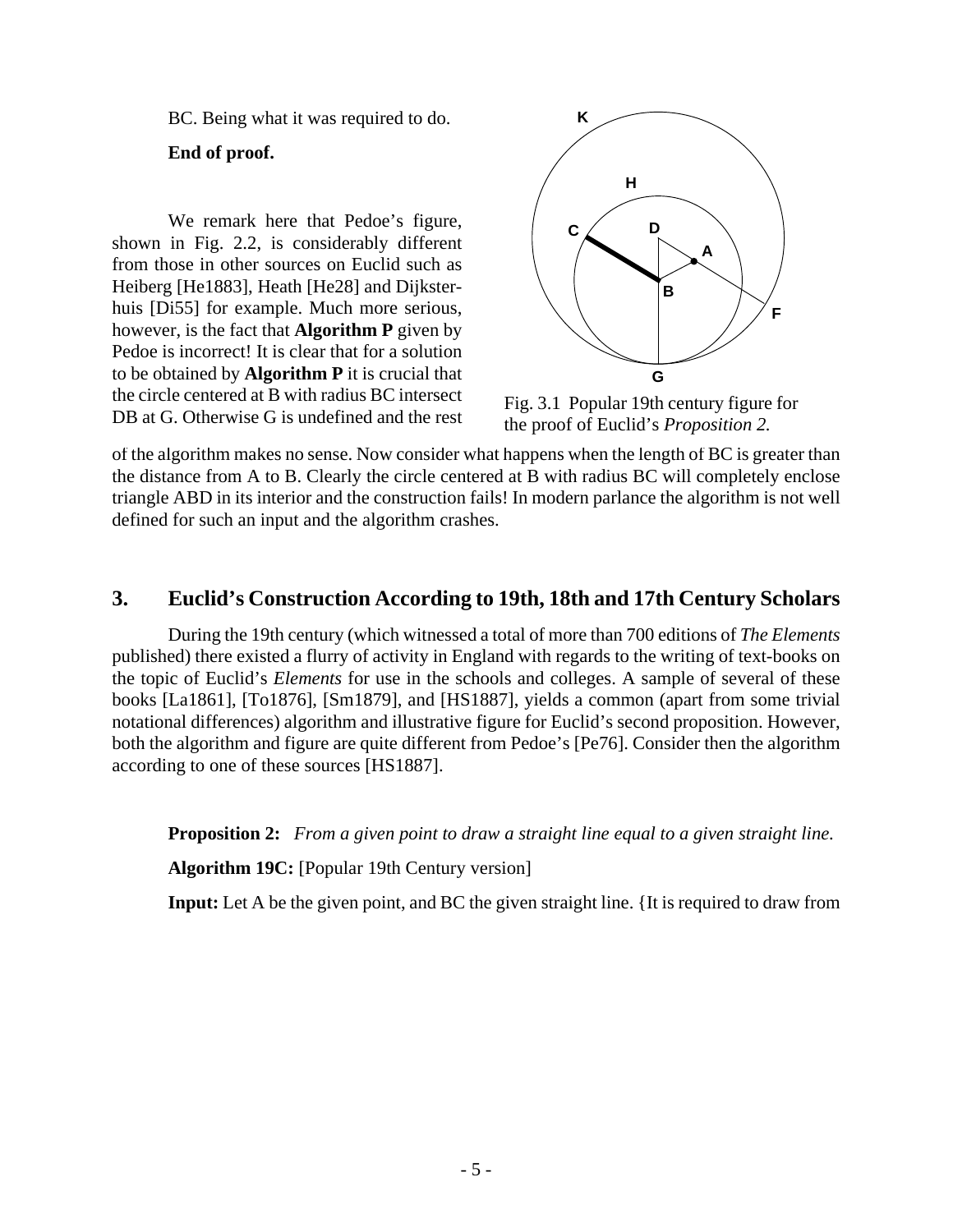science: *subroutines*. In the algorithm of his second  $\mathsf{K}$ proposition described next he uses **Algorithm 1**. Below we give Pedoe's description of Euclid's construction.

**Proposition 2:** *To place at a given point* (*as an extremity*) *a straight line equal to a given straight line.*

**Algorithm P:** [Pedoe's version]

equal to the given straight line BC.} Fig. 2.2. **Input:** Let A be the given point, and BC the given straight line. {Thus it is required to place at the point A (as an extremity) a straight line



Fig. 2.2 Pedoe's figure for proving Euclid's *Proposition 2* .

## **Begin**

*Step 1*: From the point A to the point B let the straight line AB be joined.

*Step 2*: On AB [using **Algorithm 1**] let the equilateral triangle DAB be constructed.

*Step 3*: With centre B and distance BC let the circle CGH be described.

*Step 4*: With centre D and distance DG let the circle GKL be described.

Exit with AL as the solution.

# **End**

**Proof of correctness:** Then, since the point B is the centre of the circle CGH, BC is equal to BG.

Again, since the point D is the centre of the circle GKL, DL is equal to DG, and in these DA is equal to DB.

Therefore the remainder AL is equal to the remainder BG.

But BC was also proved equal to BG. Therefore each of the straight lines AL, BC is equal to BG.

And things which are equal to the same thing are also equal to one another.

Therefore AL is also equal to BC.

Therefore at the given point A the straight line AL is placed equal to the given straight line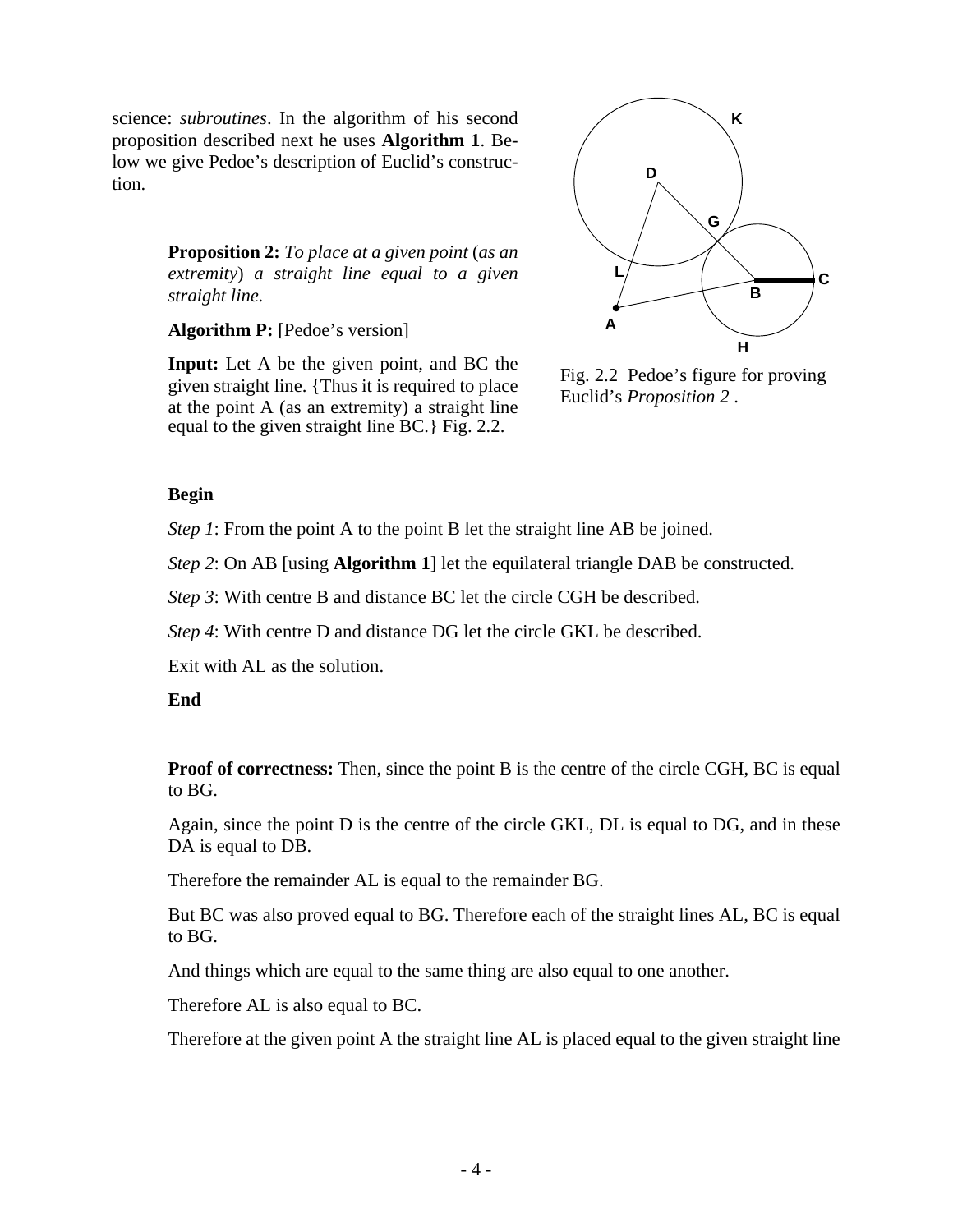eral triangle on the straight line AB.} See Fig. 2.1.

### **Begin**

*Step 1*: With centre A and distance AB let the circle BCD be described.

*Step 2*: With centre B and distance BA let the circle ACE be described.

*Step* 3: From the point C, in which the circles cut one another, to the points A, B let the

straight lines CA, CB be joined.



#### **Proof of Correctness:**



Fig. 2.1 Euclid's figure for the proof of *Proposition 1*.

Now, since the point A is the centre of the circle CDB, AC is equal to AB.

Again, since the point B is the centre of the circle CAE, BC is equal to BA.

But CA was also proved equal to AB; therefore each of the straight lines CA, CB is equal to AB.

And things which are equal to the same thing are also equal to one another; therefore CA is also equal to CB.

Therefore the three straight lines CA, AB, BC are equal to one another.

Therefore the triangle ABC is equilateral; and it has been constructed on the given finite straight line AB. Being what it was required to do.

### **End of Proof**

Of course neither Euclid nor Pedoe use the words *algorithm, input, begin* and *end. N*either do they use the phrases *proof of correctness* nor *end of proof*, nor do they label separate chunks of the algorithm with the word *Step* such-and-such. However early Latin manuscripts do preface the construction by the words *exempli causa* and the proof by *probatio eius*. We include these well known terms found in modern computer science for clarity of layout and to delineate that these divisions did appear in essence in at least the earliest Arab and Latin translations of Euclid's *Elements*. The important thing is that Euclid always gave the algorithm first and the arguments to substantiate the correctness of the algorithm immediately afterwards. Even today too many writers still publish geometric algorithms without including a proof of correctness in spite of the many geometric algorithms that have been found to be incorrect [To84]. These authors could certainly take a lesson here from Euclid. Sometimes, as we shall see below, the algorithms in the *Elements* include unnecessary steps for obtaining the solution but these steps have the benefit of simplifying the ensuing proof of correctness. Euclid also made use of another common practice in modern computer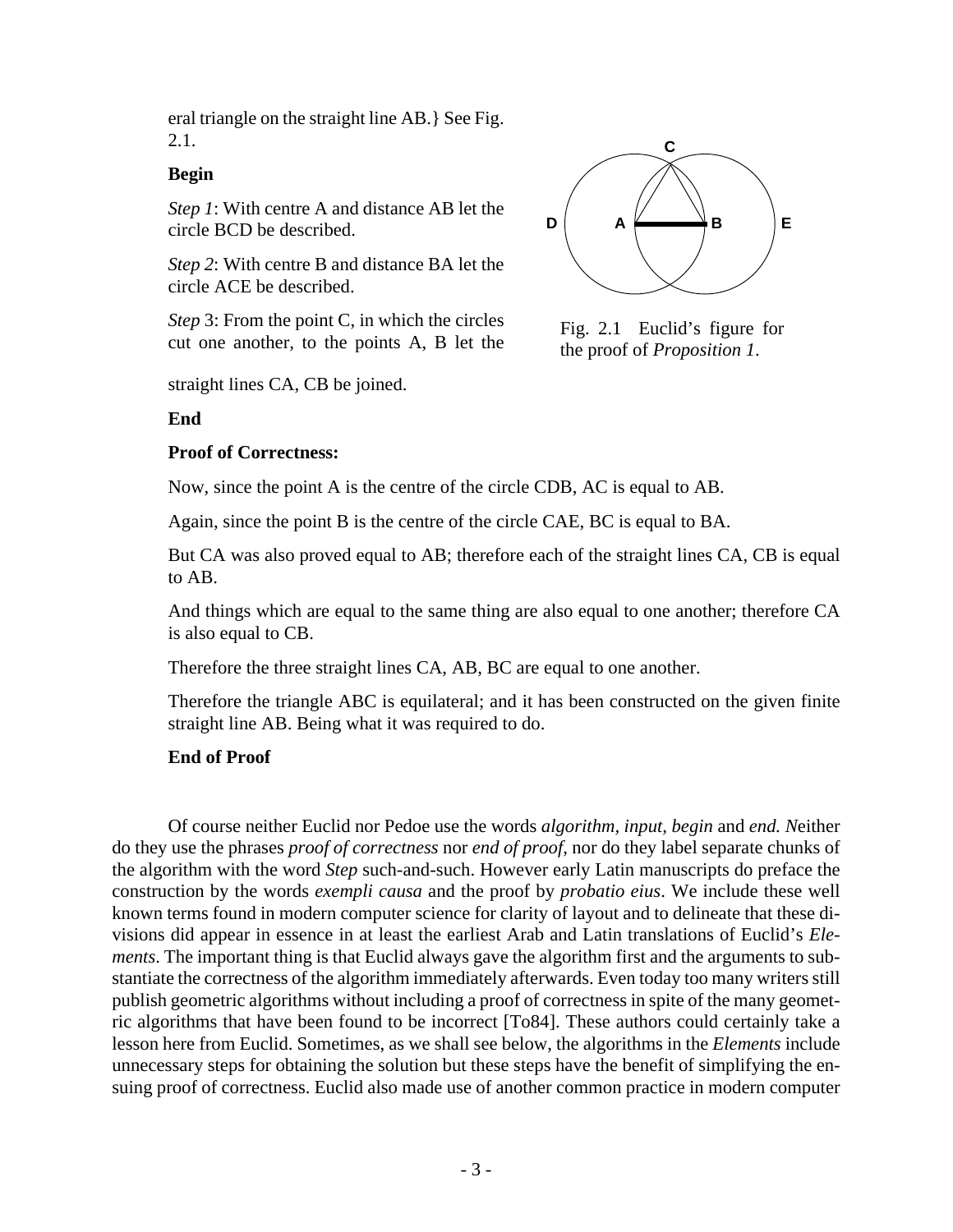space to some other location to draw a circle with the chosen radius. This operation cannot be done with a collapsing compass. The collapsing compass is, like the other machines, an *idealized* machine which allows the compass to be opened to a chosen radius and a circle drawn, but no distance can be *transferred*. It is as if when the compass is lifted off the work-space it collapses and thus erases any trace of the previous aperture made. Of course more complicated machines can be obtained by combining sets of simple machines. For example in Euclid's *Elements* he uses the *straight edge* and *collapsing compass* (the combination of machines 1 and 3) as his model of computation. Attempts have also been made to specify the primitive operations allowed with each type of machine [Le02] and to design constructions that require fewer operations than did Euclid's original constructions. Another active area of research has been to analyze and compare different machine models in terms of their computational power [Ho70], [CR81], [Av87], [Av90]. For example, in 1672 Georg Mohr [Mo1672] and in 1797 the Italian geometer Lorenzo Mascheroni [Ma1797] independently proved that any construction that can be carried out with a straight edge and a compass can be carried out with a compass alone and Jacob Steiner proved in 1833 that the straight edge is equivalent in power to the compass if the former is afforded the use of the compass once [SA48]. To remind the reader that the *straight edge* and *compass* are not yet obsolete computers we should point out that the Mohr-Mascheroni result was strengthened as recently as in 1987 by Arnon Avron [Av87] at the University of Tel Aviv.

The earliest proof of the equivalence of models of computation is due to Euclid in his second proposition of Book I of the *Elements* in which he establishes that the *collapsing compass* is equivalent in power to the *compass*. Therefore in the theory of equivalence of the power of models of computation, Euclid's second proposition enjoys a singular place. However, like much of Euclid's work and particularly his constructions involving many cases, his second proposition has received a great deal of criticism over the centuries. In this paper it is argued that it is Euclid's commentators and translators that are at fault and that Euclid's original algorithm and proof are beyond reproach. Since this proposition uses *Proposition 1* to obtain a solution we begin by outlining the latter.

# **2. Euclid's First Two Propositions According to Pedoe**

Pedoe [Pe76] contains a lively discussion of Euclid's elements of geometry applied to painting, sculpture and architecture throughout recent history and to illustrate Euclid's method he presents the first two propositions of Book 1 of his *Elements*. Earlier in the book he actually has a completely different algorithm and proof of *Proposition 2* to which we shall return at the end of this paper. However, at this later point in the book he states that "*i*t *is of interest to read how it appears in Euclid."* Subsequently the following algorithms and proofs of correctness are presented.

**Proposition 1:** *On a given finite straight line to construct an equilateral triangle.*

# **Algorithm 1:**

**Input:** Let AB be the given finite straight line. {Thus it is required to construct an equilat-